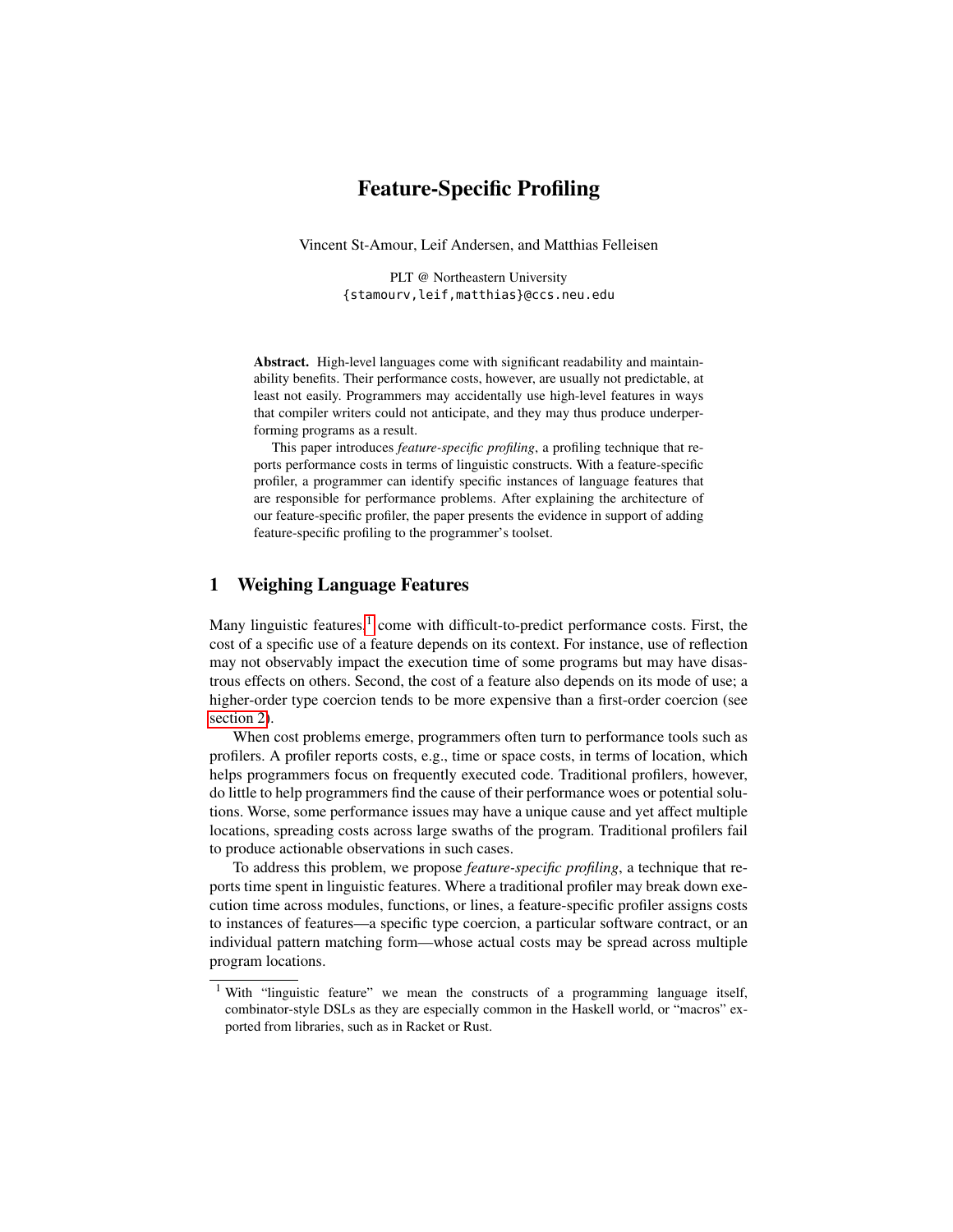Feature-specific profiling complements a conventional profiler's view of program performance. In many cases, this orthogonal view makes profiling information actionable. Because these profilers report costs in terms of specific features, they point programmers towards potential solutions, e.g., using a feature differently or avoiding it in a particular context.

In this paper, we

- introduce the idea of feature-specific profiling,
- explain the architecture of our prototype and its API for feature plug-ins,
- and present an evaluation of our prototype covering both the actionability of its results and the effort required to implement plug-ins.

The rest of this paper is organized as follows. In [section 2](#page-1-0) we describe the features that we chose to support in our prototype. In [section 3](#page-4-0) we outline the architecture of our framework and provide background on its instrumentation technique. In sections 4 and 5 we describe the implementation in detail. We present evaluation results in [section 6,](#page-12-0) then explain the limitations of our architecture, relate to existing work, and conclude.

## <span id="page-1-0"></span>2 Feature Corpus

In principle, a feature-specific profiler should support all the features that a language offers or that the author of a library may create. This section presents the Racket (Flatt and PLT 2010) features that our prototype feature-specific profiler supports, which includes features from the standard library, and from three third-party libraries. The choice is partially dictated by the underlying technology; put differently, the chosen technology can deal with linguistic features whose dynamic extent obeys a stack-like behavior.

The list introduces each feature and outlines the information the profiler provides about each. We provide additional background for three features in particular—contracts, Marketplace processes (Garnock-Jones et al. 2014), and parser backtracking—which are key to the evaluation case studies presented in [section 6.1.](#page-12-1)

We have identified the first four features below, as well as contracts and parser backtracking, as causes of performance issues in existing Racket programs. Marketplace processes hinder reasoning about performance while not being expensive themselves. The remaining constructs are considered expensive, and are often first on the chopping block when programmers optimize programs, but our tool does not discover a significant impact on performance in ordinary cases. A feature-specific profiler can thus dispel the myths surrounding these features by providing measurements.

*Output* Our tool traces time programs spend in Racket's output subsystem back to individual console, file or network output function call sites.

*Generic sequence dispatch* Racket's iteration forms can iterate over any sequence datatype, which includes built-in types such as lists and vectors as well as user-defined types. Operating generically requires dynamic dispatch and imposes a run-time cost. Our profiler reports which iteration forms spend significant time in dispatch and thus suggests which ones to replace with specialized iteration forms.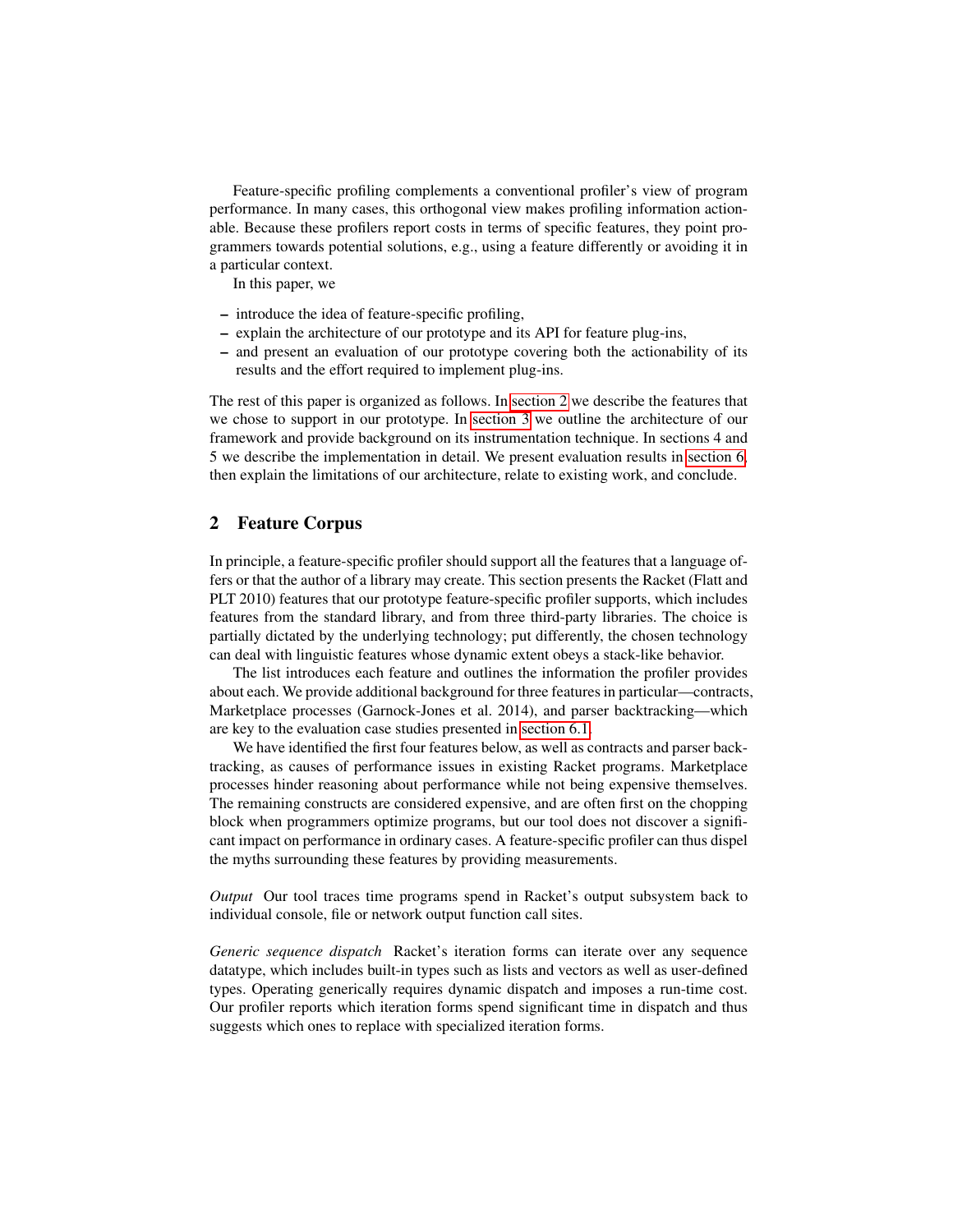*Type casts and assertions* Typed Racket, like other typed languages, provides type casts to help programmers get around the constraints of the type system. Like Java's casts, Typed Racket's casts are safe and involve runtime checks, which can have a negative impact on performance. Casts to higher-order types wrap values with proxies and are therefore especially expensive. Our tool reports time spent in each cast and assertion.

*Shill security policies* The Shill scripting language (Moore et al. 2014) restricts how scripts can use system resources according to user-defined security policies. Shill enforces policies dynamically, which incurs overhead on every restricted operation. Because Shill is implemented as a Racket extension, it is an ideal test case for our featurespecific profiler. Our tool succeeds in reporting time spent enforcing each policy.

*Pattern matching* Racket comes with an expressive pattern matching construct. Our profiler reports time spent in individual patterns matching forms, excluding time spent in form bodies.

*Optional and keyword argument functions* Racket's functions support optional as well as keyword-based arguments. To this end, the compiler provides a special function-call protocol, distinct from, and less efficient than, the regular protocol. Our tool reports time spent on this protocol per function.

*Method Dispatch* On top of its functional core, Racket supports class-based objectoriented programming. Method calls have a reputation for being more expensive than function calls. Our tool profiles the time spent performing method dispatch for each method call site, reporting the rare cases where dispatch imposes significant costs.

#### 2.1 Contracts

Behavioral software contracts are a linguistic mechanism for expressing and dynamically enforcing specifications. They were introduced in Eiffel and have since spread to a number of platforms including Python, JavaScript, .NET and Racket.

When two components—e.g., modules or classes—agree to a contract, any value that flows from one component to the other must conform to the specification. If the value satisfies the specification, program execution continues normally. Otherwise, an exception is raised. Programmers can write contracts using the full power of the host language. Because contracts are checked dynamically, however, computationally intensive specifications can have a significant impact on program performance.

For specifications on objects (Strickland and Felleisen 2010), structures (Strickland et al. 2012) or closures (Findler and Felleisen 2002), the cost of checking contracts is non-local. The contract system defers checking until methods are called or fields are accessed, which happens after crossing the contract boundary. To predict how often a given contract is checked, programmers must understand where the contracted value may flow. Traditional profilers attribute costs to the location where contracts are checked, leaving it to programmers to trace those costs to specific contracts.

Figure [1](#page-3-0) shows an excerpt from an HTTP client library. It provides make-fetcher, which accepts a user agent and returns a function that performs requests using that user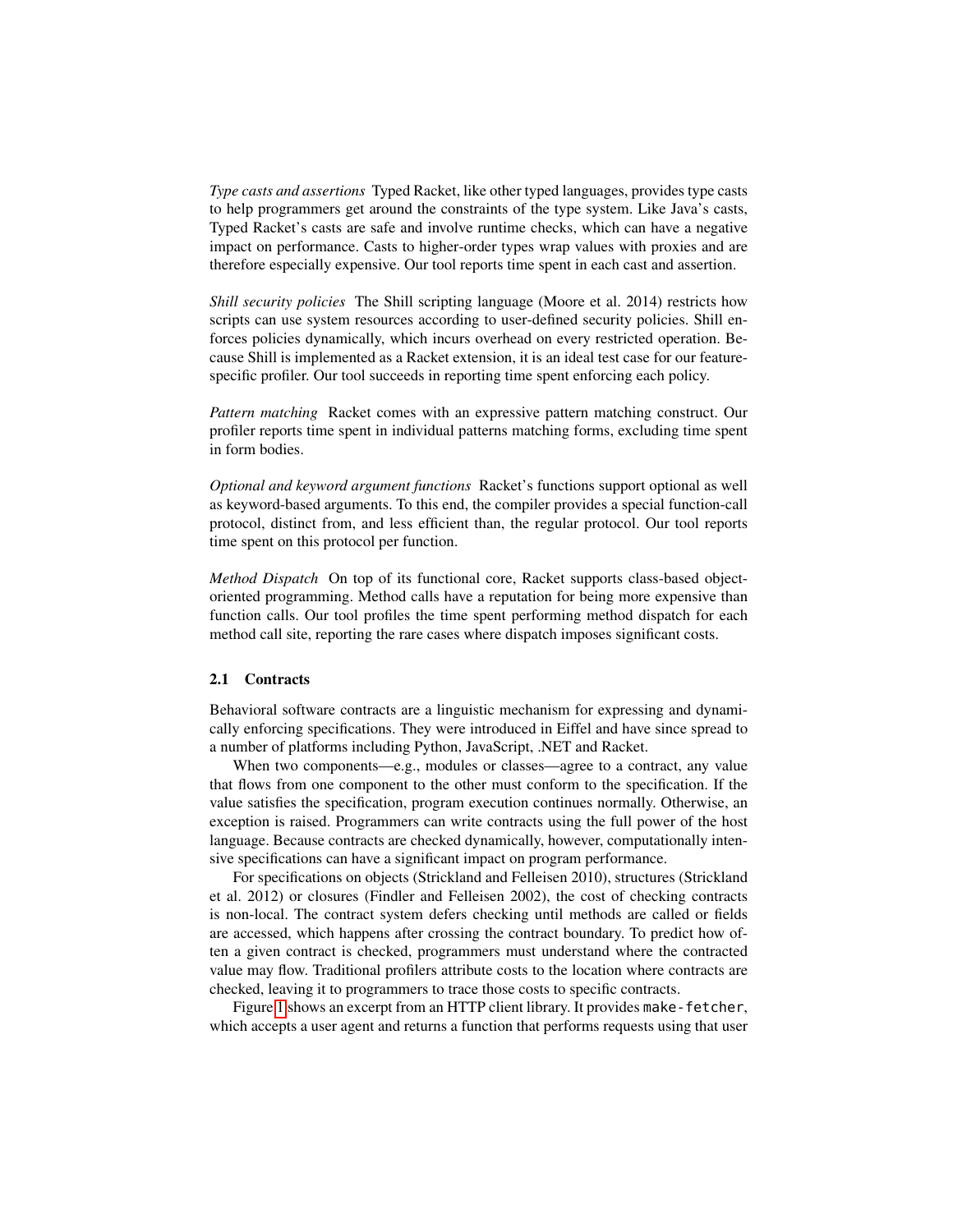agent. The HTTP client accepts only those requests for URLs that are on a whitelist, which it enforces with the underlined contract. The driver module creates a crawler that uses a fetching function from the http-client module. The crawler then calls this function to access web pages, triggering the contract each time. Because checking happens while executing crawler code, a traditional profiler attributes contract costs to crawl, but it is the contract between http-client and driver that is responsible.

<span id="page-3-0"></span>

|                                                                                                                                                                                            | driver.rkt      |
|--------------------------------------------------------------------------------------------------------------------------------------------------------------------------------------------|-----------------|
| (require "http-client.rkt" "crawler.rkt")<br>(define fetch (make-fetcher "fetcher/1.0"))<br>(define crawl (make-crawler fetch))<br>$\ldots$ (crawl "etaps.org") $\ldots$                   |                 |
|                                                                                                                                                                                            | http-client.rkt |
| $(prouide (contract-out   make-fetcher (-> user-agent? (-> safe-url? htm!?))))$<br>$(define (make-fetcher user-agent) (lambda (url) ))$<br>(define (safe-url? url) (member url whitelist)) |                 |

Figure 1: Contract for an HTTP client

Because of the difficulty of reasoning about the cost of contracts, performanceconscious programmers often avoid them. This, however, is not always possible. First, the Racket standard library uses contracts pervasively to preserve its internal invariants and provide helpful error messages. Second, many Racket programs combine untyped components written in Racket with components written in Typed Racket. To preserve the invariants of typed components, Typed Racket inserts contracts at typed-untyped boundaries (Tobin-Hochstadt and Felleisen 2006). Because these contracts are necessary for Typed Racket's safety and soundness, they cannot be avoided.

To provide programmers with an accurate view of the costs of contracts and their actual sources, our profiler provides several contract-related reports and visualizations.

#### 2.2 Marketplace Processes

The Marketplace library allows programmers to express concurrent systems functionally as trees of sets of processes grouped within task-specific virtual machines  $(VMs)^2$  $(VMs)^2$ that communicate via publish/subscribe. Marketplace is especially suitable for building network services; it has been used as the basis of an SSH server (see [section 6.1.2\)](#page-13-0) and a DNS server. While organizing processes in a hierarchy of VMs has clear software engineering benefits, deep VM nesting hinders reasoning about performance. Worse, different processes often execute the same code, but because these processes do not map to threads, traditional profilers may attribute all the costs to one location.

<span id="page-3-1"></span><sup>&</sup>lt;sup>2</sup> These VMs are process containers running within a Racket OS-level process. The relationship with their more heavyweight cousins such as VirtualBox, or the JVM, is one of analogy only.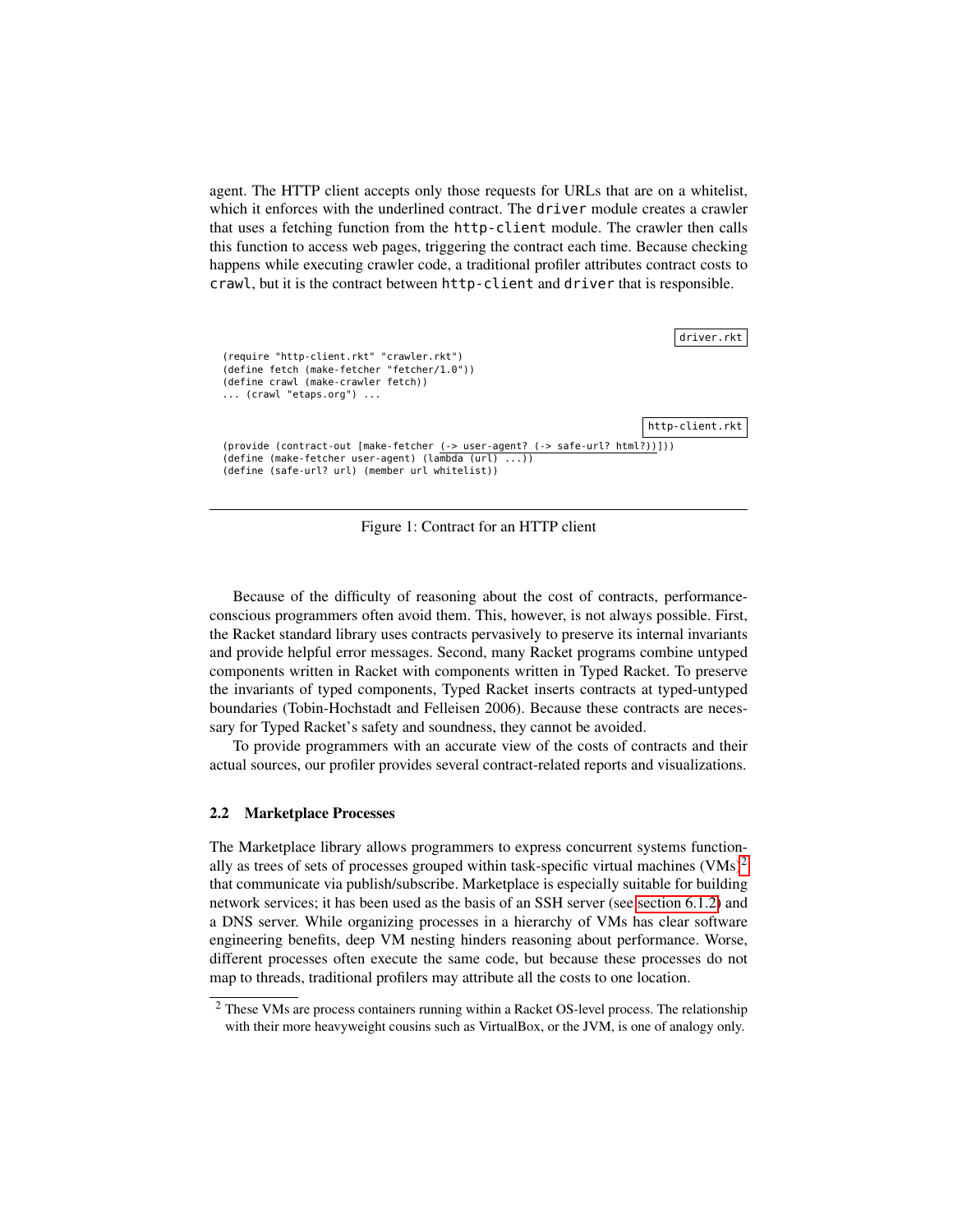Our feature-specific profiler overcomes both of these problems. It provides process accounting for their VMs and processes and maps time costs to individual processes, e.g., the authentication process for an individual SSH connection, rather than the authentication code shared among all processes. For VMs, it reports aggregate costs and presents their execution time broken down by children.

#### 2.3 Parser Backtracking

The Parsack parsing library<sup>[3](#page-4-1)</sup> provides a disjunction operator that attempts to parse alternative non-terminals in sequence. The operator backtracks in each case unless the non-terminal successfully matches. When the parser backtracks, however, any work it did for matching that non-terminal does not contribute to the final result and is wasted.

For this reason, ordering non-terminals within disjunctions to minimize backtracking, e.g., by putting infrequently matched non-terminals at the end, can significantly improve parser performance. Our feature-specific profiler reports time spent on each disjunction branch from which the parser ultimately backtracks.

## <span id="page-4-0"></span>3 The Profiler's Architecture

Because programmers may create new features, our feature-specific profiler consists of two parts: the core framework and feature-specific plug-ins. The core is a sampling profiler with an API that empowers the implementors of linguistic features to create plug-ins for their creations.

The core part of our profiler employs a sampling-thread architecture to detect when programs are executing certain pieces of code. When a programmer turns on the profiler, a run of the program spawns a separate sampling thread, which inspects the stack of the main thread at regular intervals. Once the program terminates, an offline analysis deals with the collected stack information, looking for feature-specific stack markers and producing programmer-facing reports.

The feature-specific plug-ins exploit this core by placing markers on the control stack that are unique to that construct. Each marker indicates when a feature executes its specific code. The offline analysis can then use these markers to attribute specific slices of time consumption to a feature.

For our Racket-based prototype, the plug-in architecture heavily relies on Racket's continuation marks, an API for stack inspection (Clements et al. 2001). Since this API differs from stack inspection protocols in other languages, the first subsection recalls the idea. The second explains how the implementor of a feature uses continuation marks to interact with the profiler framework for structurally simple constructs. The last subsection presents the offline analysis.

#### 3.1 Inspecting the Stack with Continuation Marks

Any program may use continuation marks to attach key-value pairs to stack frames and retrieve them later. Racket's API provides two main operations:

<span id="page-4-1"></span><sup>3</sup> <https://github.com/stchang/parsack>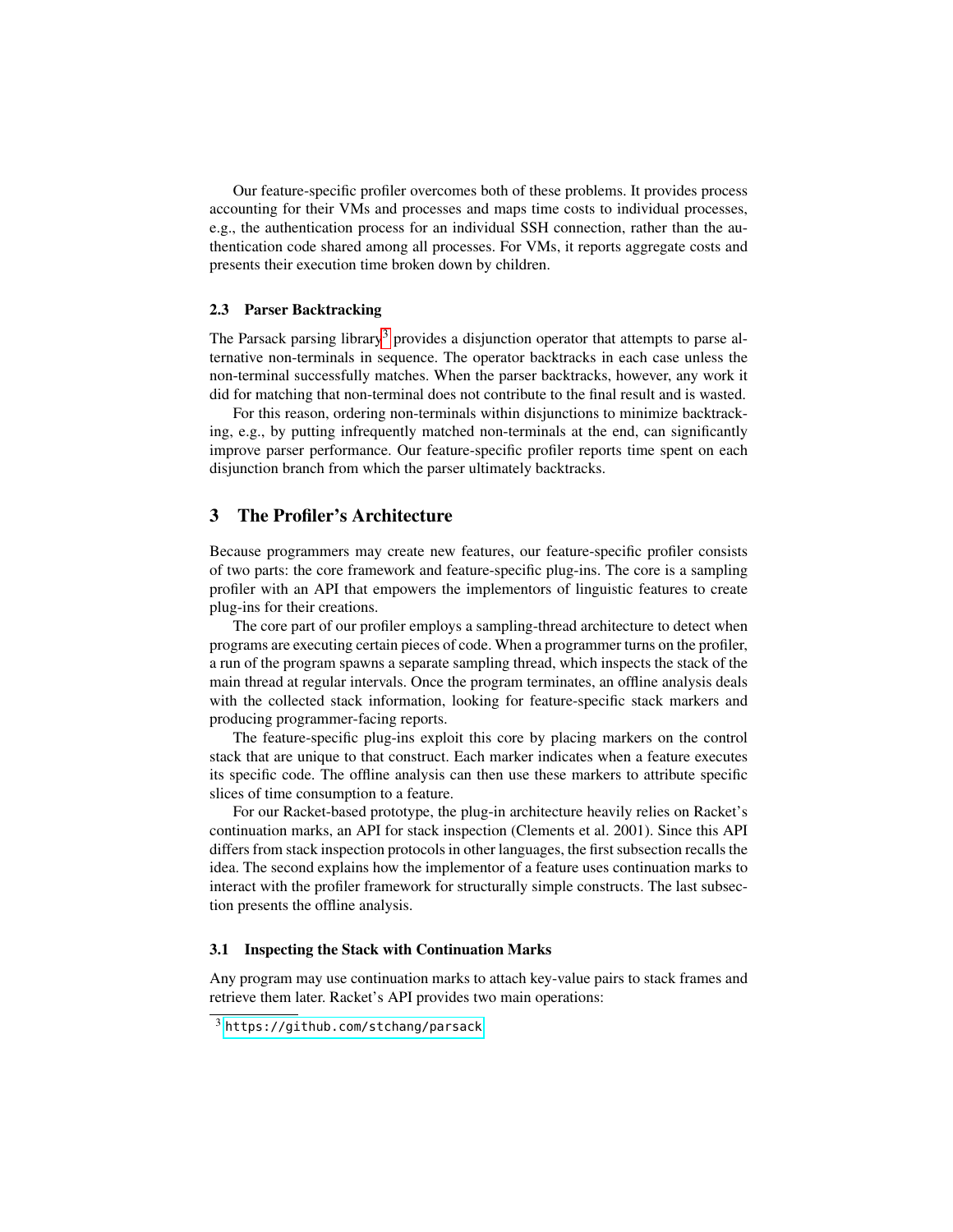- (with-continuation-mark key value expr), which attaches (key, value) to the current stack frame and evaluates expr.
- (current-continuation-marks [thread]), which walks the stack and retrieves all key-value pairs from the stack of an optionally specified thread, which defaults to the current thread. This allows one thread to inspect the stack of another.

Programs can also filter marks to consider only those with relevant keys using

 $-$  (continuation-mark-set->list marks key), which returns the list of values with that key contained in marks.

Outside of these operations, continuation marks do not affect a program's semantics.[4](#page-5-0) Figure [2](#page-5-1) illustrates the working of continuation marks with a function that traverses binary trees and records paths from roots to leaves. Whenever the function reaches an internal node, it leaves a continuation mark recording that node's value. When it reaches a leaf, it collects those marks, adds the leaf to the path and returns the completed path.

```
; Tree = Number | [List Number Tree Tree]
 ; paths : Tree -> [Listof [Listof Number]]
(define (paths t)
  (cond
   [(number? t)
     (list (cons t (continuation-mark-set->list (current-continuation-marks) 'paths)))]
    [else
     (with-continuation-mark 'paths (first t)
       (append (paths (second t)) (paths (third t))))]))
> (paths '(1 (2 3 4) 5))
'((3 2 1) (4 2 1) (5 1))
```
Figure 2: Recording paths in a tree with continuation marks

Continuation marks are extensively used in the Racket ecosystem, notably for the generation of error messages in the DrRacket IDE (Findler et al. 2002), an algebraic stepper (Clements et al. 2001), the DrRacket debugger, for thread-local dynamic binding, and for exception handling. Serializable continuations in the PLT web server (Mc-Carthy 2010) are also implemented using continuation marks.

Beyond Racket, continuation marks have also been implemented on top of Microsoft's CLR (Pettyjohn et al. 2005) and JavaScript (Clements et al. 2008). Other languages provide similar mechanisms, such as stack reflection in Smalltalk and the stack introspection used by the GHCi debugger (Marlow et al. 2007) for Haskell.

#### <span id="page-5-2"></span>3.2 Feature-specific Data Gathering

During program execution, feature-specific plug-ins leave feature markers on the stack. The core profiler gathers these markers concurrently, using a sampling thread.

<span id="page-5-0"></span><sup>4</sup> Continuation marks also preserve proper tail call behavior.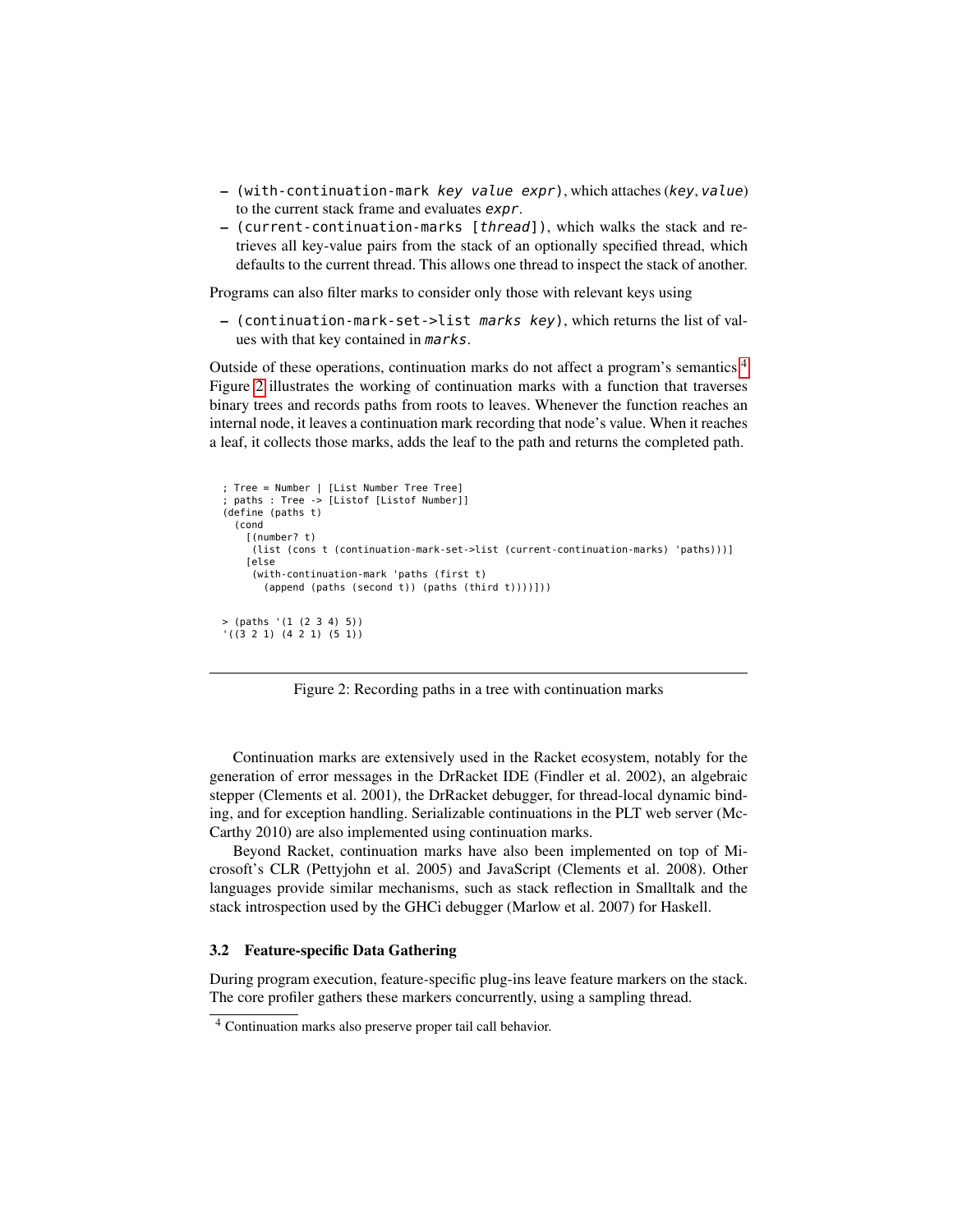*Marking* The author of a plug-in for the feature-specific profiler must change the implementation of the feature so that instances mark themselves with *feature marks*. It suffices to wrap the relevant code with with-continuation-mark. These marks allow the profiler to observe whether a thread is currently executing code related to a feature.

Figure [3](#page-6-0) shows an excerpt from the instrumentation of Typed Racket assertions. The underlined conditional is responsible for performing the actual assertion. The feature mark's key should uniquely identify the construct. In this case, we use the symbol 'TR-assertion as key. Unique choices avoid false reports and interference by distinct plug-ins. As a consequence, our feature-specific profiler can present a unified report to users; it also implies that users need not select in advance the constructs they deem problematic.

The mark value—or *payload*—can be anything that identifies the instance of the feature to which the cost should be assigned. In figure [3,](#page-6-0) the payload is the source location of a specific assertion in the program, which allows the profiler to compute the cost of individual assertions.

Writing such plug-ins, while simple and non-intrusive, requires access to the implementation of the feature of interest. Because it does not require any specialized profiling knowledge, however, it is well within the reach of the authors of linguistic constructs.

```
(define-syntax (assert stx)
  (syntax-case stx ()
    [(assert v p) ; the compiler rewrites this to:
     (quasisyntax
       (let ([val v] [pred p])
         (with-continuation-mark 'TR-assertion (unsyntax (source-location stx))
           (if (pred val) val (error "Assertion failed.")))))]))
```
Figure 3: Instrumentation of assertions (excerpt)

*Antimarking* Features are seldom "leaves" in a program; feature code usually runs user code whose execution time may not have to count towards the time spent in the feature. For example the profiler must not count the time spent in function bodies towards the function call protocol for keyword arguments.

To solve this problem, a feature-specific profiler expects *antimarks* on the stack. Such antimarks are continuation marks with a distinguished value that delimit a feature's code. Our protocol dictates that the continuation mark key used by an antimark is the same as that of the feature it delimits and that they use the 'antimark symbol as payload. Figure [4](#page-7-0) illustrates the idea with code that instruments a simplified version of Racket's optional and keyword argument protocol. In contrast, assertions do not require antimarks because user code evaluation happens outside the marked region.

The analysis phase recognizes antimarks and uses them to cancel out feature marks. Time is attributed to a feature only if the most recent mark is a feature mark. If it is an antimark, the program is currently executing user code, which should not be counted.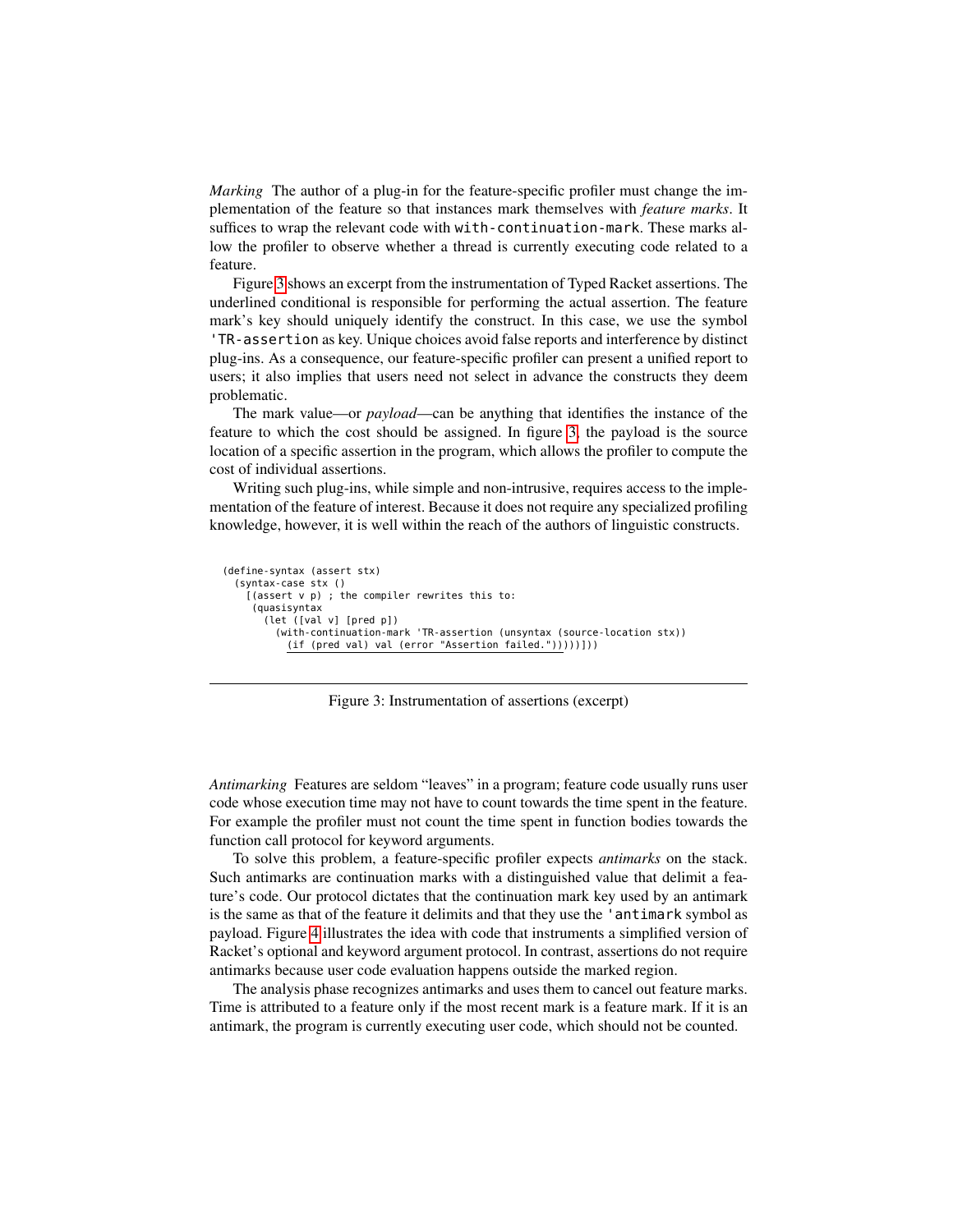```
(define-syntax (lambda/keyword stx)
  (syntax-case stx ()
    [(lambda/keyword formals body) ; the compiler rewrites this to:
     (quasisyntax
       (lambda (unsyntax (handle-keywords formals))
         (with-continuation-mark 'kw-opt-protocol (unsyntax (source-location stx))
           (; parse keyword arguments, compute default values, ...
            (with-continuation-mark 'kw-opt-protocol 'antimark
              body)))))])) ; body is use-site code
```
Figure 4: Use of antimarks in instrumentation

*Sampling* During program execution, our profiler's sampling thread periodically collects and stores continuation marks from the main thread. The sampling thread has knowledge of the keys used by feature marks and collects marks for all features at once.

### <span id="page-7-2"></span>3.3 Analyzing Feature-specific Data

After the program execution terminates, the core profiler analyzes the data collected by the sampling thread to produce a feature cost report.

*Cost assignment* The profiler uses a standard sliding window technique to assign a time cost to each sample based on the elapsed time between the sample, its predecessor and its successor. Only samples with a feature mark as the most recent mark contribute time towards features.

*Payload grouping* As explained in [section 3.2,](#page-5-2) payloads identify individual feature instances. Our accounting algorithm groups samples by payload and adds up the cost of each sample; the sums correspond to the cost of each feature instance. Our profiler then generates reports for each feature, using payloads as keys and time costs as values.

*Report composition* Finally, after generating individual feature reports, our profiler combines them into a unified report. Constructs absent from the program or those inexpensive enough to never be sampled are pruned to avoid clutter. The report lists features in descending order of cost, and does likewise for instances within feature reports.

Figure [5](#page-8-0) shows a feature profile for a Racket implementation of the FizzBuzz<sup>[5](#page-7-1)</sup> program with an input of 10,000,000. Most of the execution time is spent printing numbers not divisible by either 3 or 5 (line 16), which includes most numbers. About a second is spent in generic sequence dispatch; the range function produces a list, but the for iteration form accepts all sequences and must therefore process its input generically.

<span id="page-7-1"></span><sup>5</sup> <http://imranontech.com/2007/01/24/>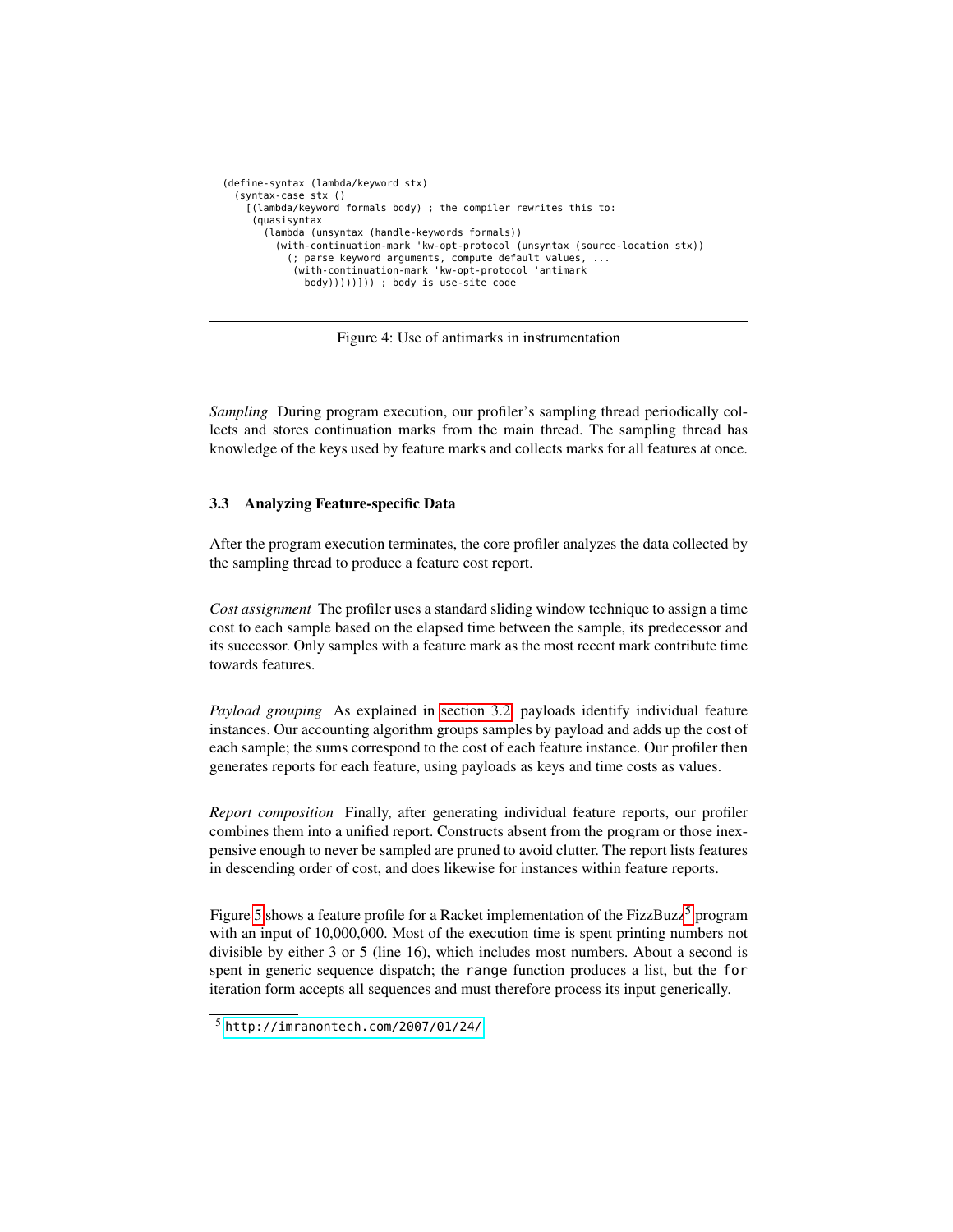```
10 (define (fizzbuzz n)<br>11 (for ([i (range n)
11 (for ([i (range n)])
\begin{array}{cc} 12 & \text{(cond} \\ 13 & \text{(div)} \end{array}13 [(divisible i 15) (printf "FizzBuzz\n")]
14 [(divisible i 5) (printf "Buzz\n")]
15 [(divisible i 3) (printf "Fizz\n")]
16 [else (printf "∼a\n" i)])))
\frac{17}{18}18 (feature-profile<br>19 (fizzbuzz 1000
       19 (fizzbuzz 10000000))
                                                                           Output accounts for 68.22% of
                                                                           running time (5580 / 8180 ms)
                                                                             4628 ms : fizzbuzz.rkt:16:24
                                                                             564 ms : fizzbuzz.rkt:15:24
                                                                             232 ms : fizzbuzz.rkt:14:24
                                                                             156 ms : fizzbuzz.rkt:13:24
                                                                           Generic sequences account for 11.78%
                                                                           of running time (964 / 8180 ms)
                                                                             964 ms : fizzbuzz.rkt:11:11
```
Figure 5: Feature profile for FizzBuzz

## 4 Profiling Rich Features

The basic architecture assumes that the placement of a feature and the location where it incurs a run-time costs are the same or in one-to-one correspondence. In contrast to such *structurally simple* features, some, such as contracts, cause time consumption in many different places, and in other cases, such as Marketplace processes, several different instances of a construct contribute to a single cost center. We call the latter kind of linguistic features *structurally rich*.

While the creator of a structurally rich feature can use a basic plug-in to measure some aspects of its cost, it is best to adapt a different strategy for evaluating such features. This section shows how to go about such an adaptation. [Section 6.2](#page-15-0) illustrates with an example how to migrate from a basic plug-in to one appropriate for a structurally rich feature.

### 4.1 Custom Payloads

Instrumentation for structure-rich features uses arbitrary values as mark payloads instead of locations.

*Contracts* Our contract plug-in uses *blame objects* as payloads. A blame object explains contract violations and pinpoints the faulty party; every time an object traverses a higher-order contract boundary, the contract system attaches a blame object. Put differently, a blame object holds enough information—the contract to check, the name of the contracted value, and the names of the components that agreed to the contract—to reconstruct a complete picture of contract checking events.

*Marketplace processes* The Marketplace plug-in uses process names as payloads. Since current-continuation-marks gathers all the marks currently on the stack, the sampling thread can gather *core samples*. [6](#page-8-1) Because Marketplace VMs are spawned and transfer control using function calls, these core samples include not only the current process but also all its ancestors—its parent VM, its grandparent, etc.

<span id="page-8-1"></span><sup>&</sup>lt;sup>6</sup> In analogy to geology, a core sample includes marks from the entire stack.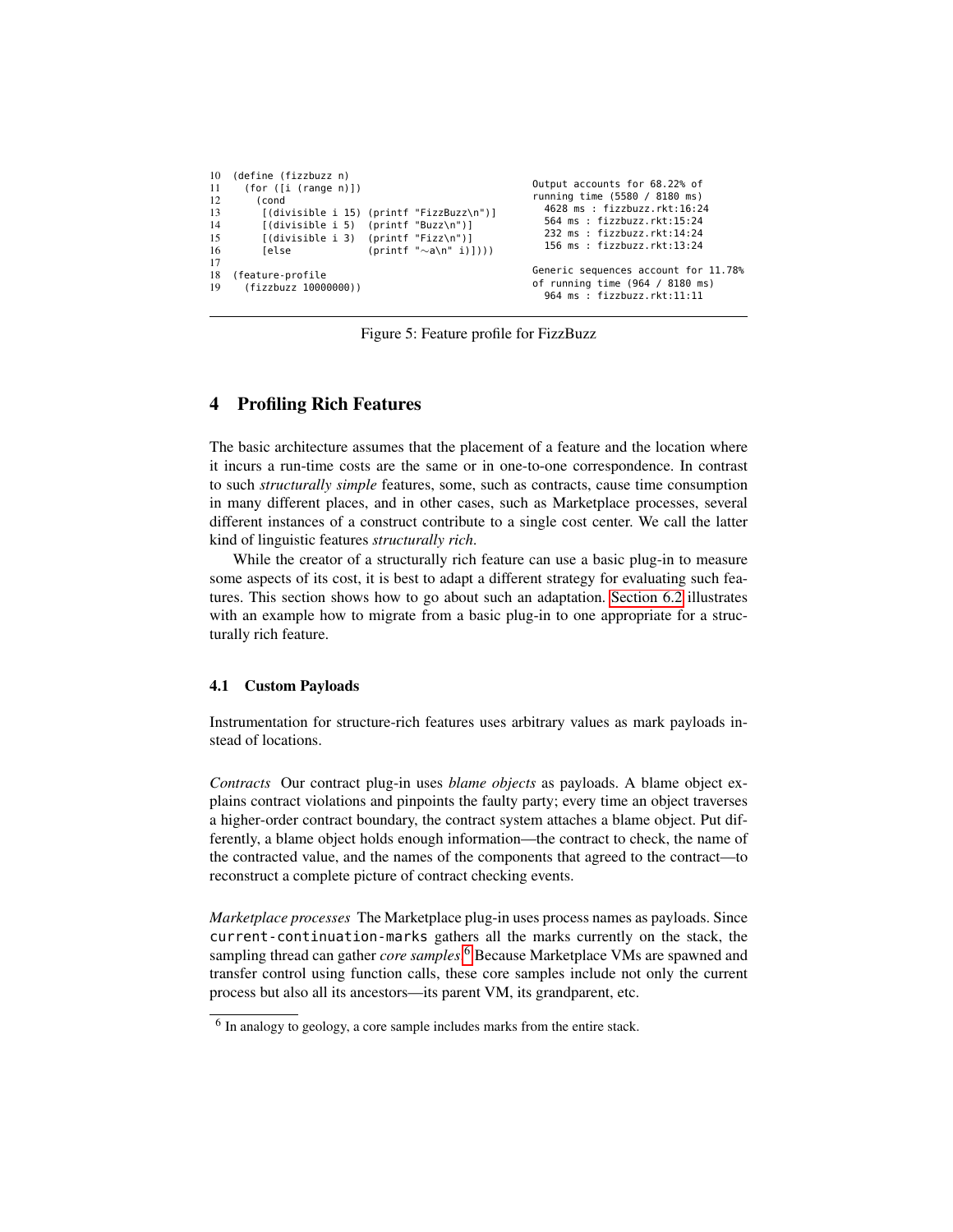<span id="page-9-0"></span>

Figure 6: Module graph and by-value views of a contract boundary

*Parser backtracking* The Parsack plug-in combines three values into a payload: the source location of the current disjunction, the index of the active branch within the disjunction, and the offset in the input where the parser is currently matching. Because parsing a term may require recursively parsing sub-terms, the Parsack plug-in gathers core samples that allow it to attribute time to all active non-terminals.

While storing rich payloads is attractive, plug-in writers must avoid excessive computation or allocation when constructing payloads. Even though the profiler uses sampling, payloads are constructed every time feature code is executed, whether or not the sampler observes it.

#### 4.2 Analyzing Rich Features

Programmers usually cannot directly digest information generated via custom payloads. If a feature-specific plug-in uses such payloads, its creator should implement an analysis pass that generates user-facing reports.

*Contracts* The goal of the contract plug-in is to report which pairs of parties impose contract checking, and how much the checking costs. Hence, the analysis aims to provide an at-a-glance overview of the cost of each contract and boundary.

To this end, our analysis generates a *module graph* view of contract boundaries. This graph shows modules as nodes, contract boundaries as edges and contract costs as labels on edges. Because typed-untyped boundaries are an important source of contracts, the module graph distinguishes typed modules (in green) from untyped modules (in red). To generate this view, our analysis extracts component names from blame objects. It then groups payloads that share pairs of parties and computes costs as discussed in [section 3.3.](#page-7-2) The top-right part of figure [6](#page-9-0) shows the module graph for a program that constructs two random matrices and multiplies them. This code resides in an untyped module, but the matrix functions of the math library reside in a typed module. Hence linking the client and the library introduces a contract boundary between them.

In addition to the module graph, our feature-specific profiler provides other views as well. For example, the bottom portion of figure [6](#page-9-0) shows the *by-value* view, which provides fine-grained information about the cost of individual contracted values.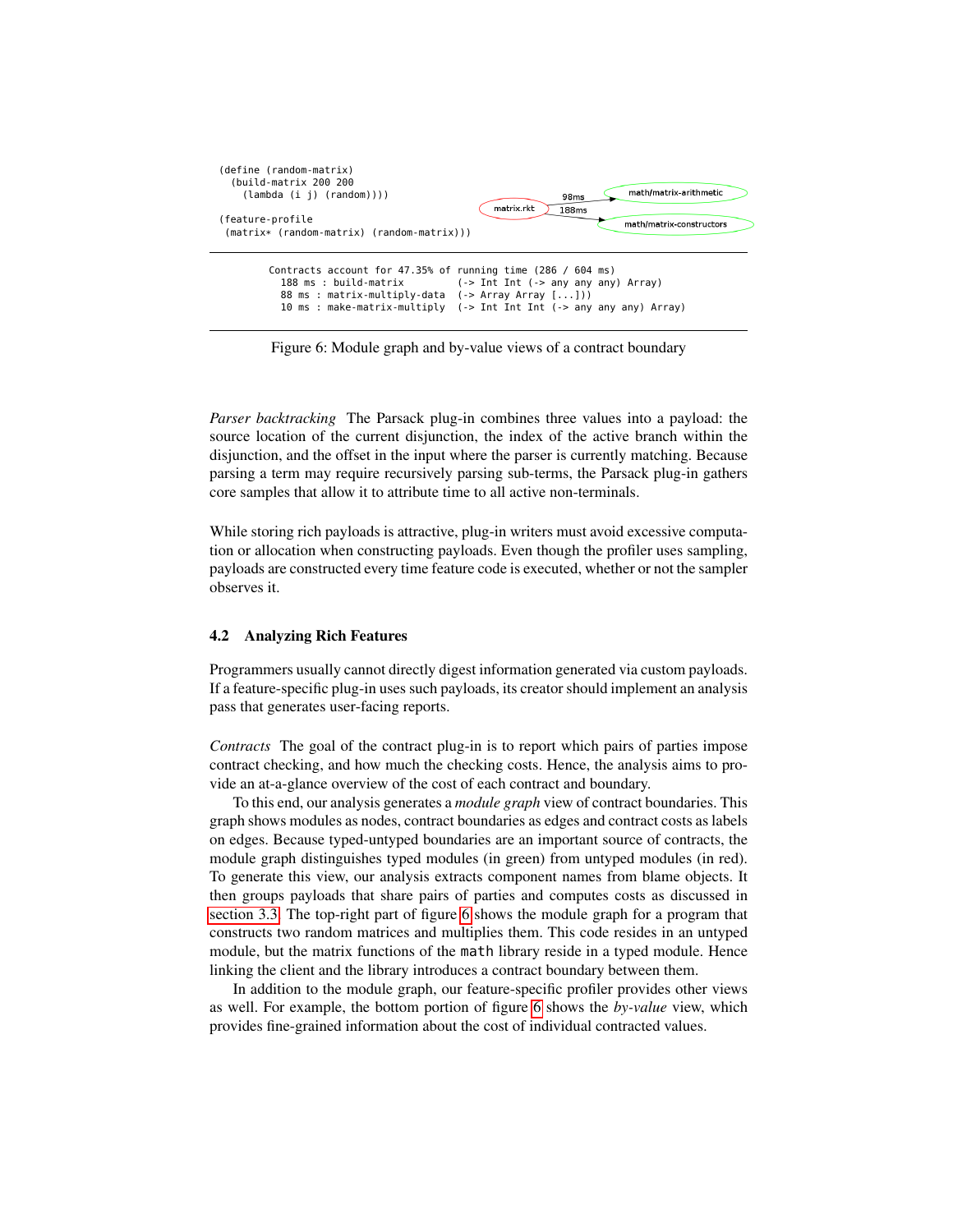*Marketplace Processes* The goal of our feature-specific analysis for Marketplace processes is to assign costs to individual processes and VMs, as opposed to the code they execute. Marketplace feature marks use the names of processes and VMs as payloads, which allows the plug-in to distinguish separate processes executing the same code.

Our analysis uses full core samples to attribute costs to VMs based on the costs of their children. These core samples record the entire ancestry of processes in the same way the call stack records function calls. We exploit that similarity and reuse standard edge profiling techniques to attribute costs to the entire ancestry of a process.

<span id="page-10-0"></span>

| Total Time Self Time    |               | Name                                                                                         | Local%                |
|-------------------------|---------------|----------------------------------------------------------------------------------------------|-----------------------|
| 100.0%                  | 32.3%         | ground<br>(tcp-listener 5999 ::1 53588)<br>tcp-driver<br>(tcp-listener 5999 ::1 53587)<br>11 | 33.7%<br>9.6%<br>2.6% |
| 33.7%<br>2.6%<br>[., .] | 33.7%<br>2.6% | (tcp-listener 5999 ::1 53588)<br>(tcp-listener 5999 ::1 53587)                               |                       |

Figure 7: Marketplace process accounting (excerpt)

Figure [7](#page-10-0) shows the accounting from a Marketplace-based echo server. The first entry of the profile shows the ground VM, which spawns all other VMs and processes. The rightmost column shows how execution time is split across the ground VM's children. Of note are the processes handling requests from two clients. As reflected in the profile, the client on port 53588 is sending ten times as much input as the one on port 53587.

*Parser backtracking* The feature-specific analysis for Parsack determines how much time is spent backtracking for each branch of each disjunction. The source locations and input offsets in the payload allows the plug-in to identify each unique visit that the parser makes to each disjunction during parsing.

We detect backtracking as follows. Because disjunctions are ordered, the parser must have backtracked from branches 1 through *n* − 1 once it reaches the *n*th branch of a disjunction. Therefore, whenever the analysis observes a sample from branch *n* of a disjunction at a given input location, it attributes backtracking costs to the preceding branches. It computes that cost from the samples taken in these branches at the same input location. As with the Marketplace plug-in, the Parsack plug-in uses core samples and edge profiling to handle the recursive structure of the parsing process.

Figure [8](#page-11-0) shows a simple parser that first attempts to parse a sequence of bs followed by an a, and in case of failure, backtracks in order to parse a sequence of bs. The right portion of figure [8](#page-11-0) shows the output of the feature-specific profiler when running the parser on a sequence of 9,000,000 bs. It confirms that the parser had to backtrack from the first branch after spending almost half of the program's execution attempting it. Swapping the \$a and \$b branches in the disjunction eliminates this backtracking.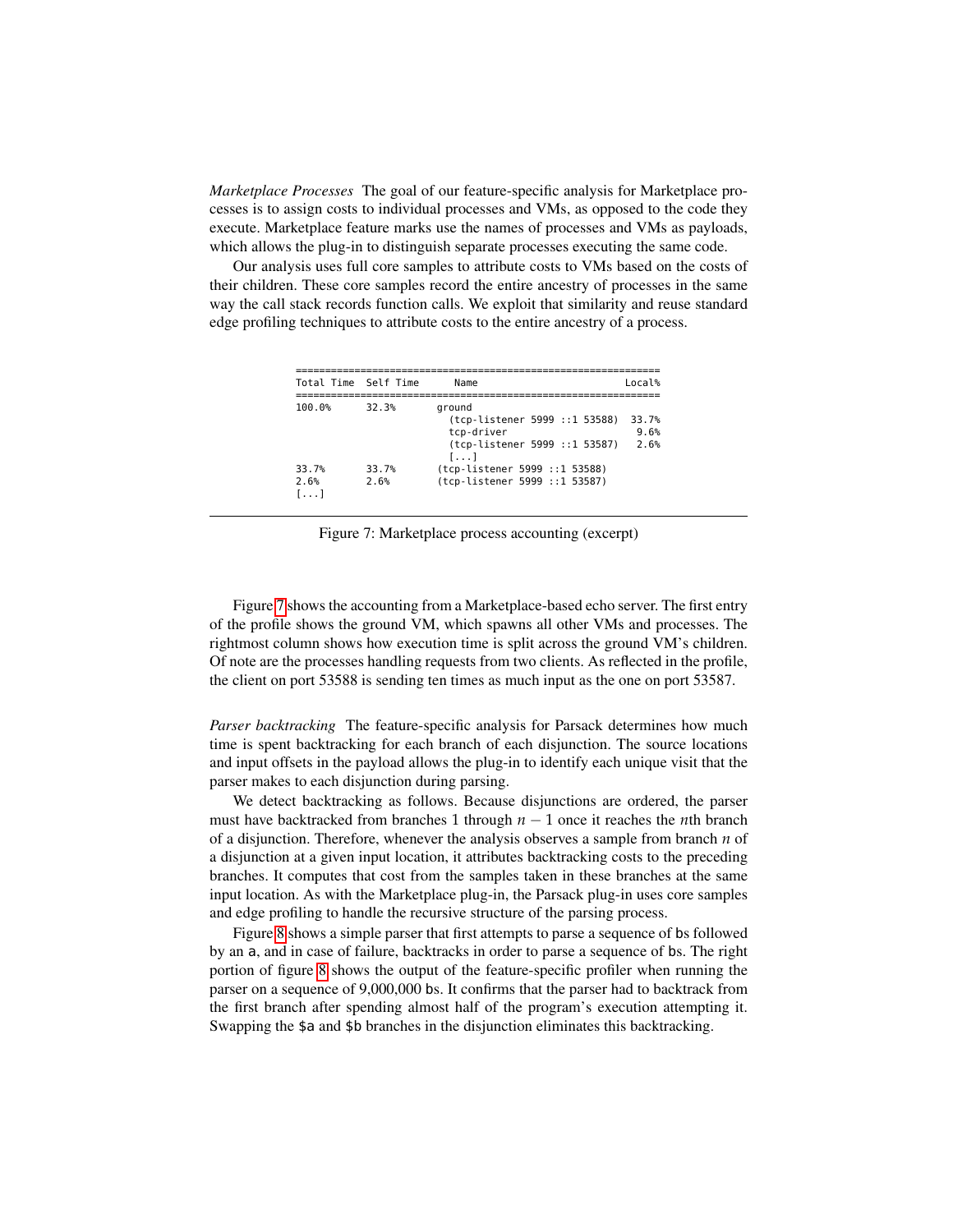<span id="page-11-0"></span>

| 26 (define \$a (compose \$b (char $#$ \a)))<br>27 (define $sb$ ( <or> (compose (char <math>#</math>\b) <math>sb</math>)<br/><math>(nothin)</math>)<br/>28</or> | Parsack Backtracking |                             |        |  |
|----------------------------------------------------------------------------------------------------------------------------------------------------------------|----------------------|-----------------------------|--------|--|
| 29 (define $$s$ ( <or> (try <math>\$a)</math> <math>\$b)</math>)<br/>30</or>                                                                                   |                      | Time $(ms / %)$ Disjunction | Branch |  |
| 31 (feature-profile (parse \$s input))                                                                                                                         | 2076<br>46%          | ab.rkt:29:12                | -1     |  |

Figure 8: An example Parsack-based parser and its backtracking profile

## 5 Instrumentation Control

As described, plug-ins insert continuation marks regardless of whether a programmer wishes to profile or not. We refer to this as *active marking*. For features where individual instances perform a significant amount of work, such as contracts, the overhead of active marks is usually not observable. For other features, such as fine-grained console output where the aggregate cost of individually inexpensive instances is significant, the overhead of marks can be problematic. In such situations, programmers want to control *when* marks are applied on a by-execution basis.

In addition, programmers may also want to control *where* mark insertion takes place to avoid reporting costs in code that they cannot modify or wish to ignore. For instance, reporting that some function in the standard library performs a lot of pattern matching is useless to most programmers; they cannot fix it.

To establish control over the *when* and *where* of continuation marks, our framework introduces the notion of *latent marks*. A latent mark is an annotation that, on demand, can be turned into an active mark by a preprocessor or a compiler pass. We distinguish between *syntactic latent marks* for use with features implemented using metaprogramming and *functional latent marks* for use with library or runtime functions.

#### 5.1 Syntactic Latent Marks

Syntactic latent marks exist as annotations on the intermediate representation (IR) of user code. To add a latent mark, the implementation of a feature leaves tags<sup>[7](#page-11-1)</sup> on the residual program's IR instead of directly inserting feature marks. These tags are discarded after compilation and thus have no run-time effect on the program. Other metaprograms or the compiler can observe latent marks and turn them into active marks.

Our implementation uses Racket's *compilation handler* mechanism to interpose the activation pass between macro-expansion and the compiler's front end with a commandline flag that enables the compilation handler. The compilation handler then traverses the input program, replacing any syntactic latent mark it finds with an active mark. Because latent marks are implicitly present in user code, no library recompilation is necessary. The programmer must merely recompile the code to be profiled.

This method applies only to features implemented using meta-programming. Because Racket relies heavily on syntactic extension, most of our plug-ins use syntactic latent marks.

<span id="page-11-1"></span><sup>7</sup> We use Racket's syntax property mechanism, but any IR tagging mechanism would apply.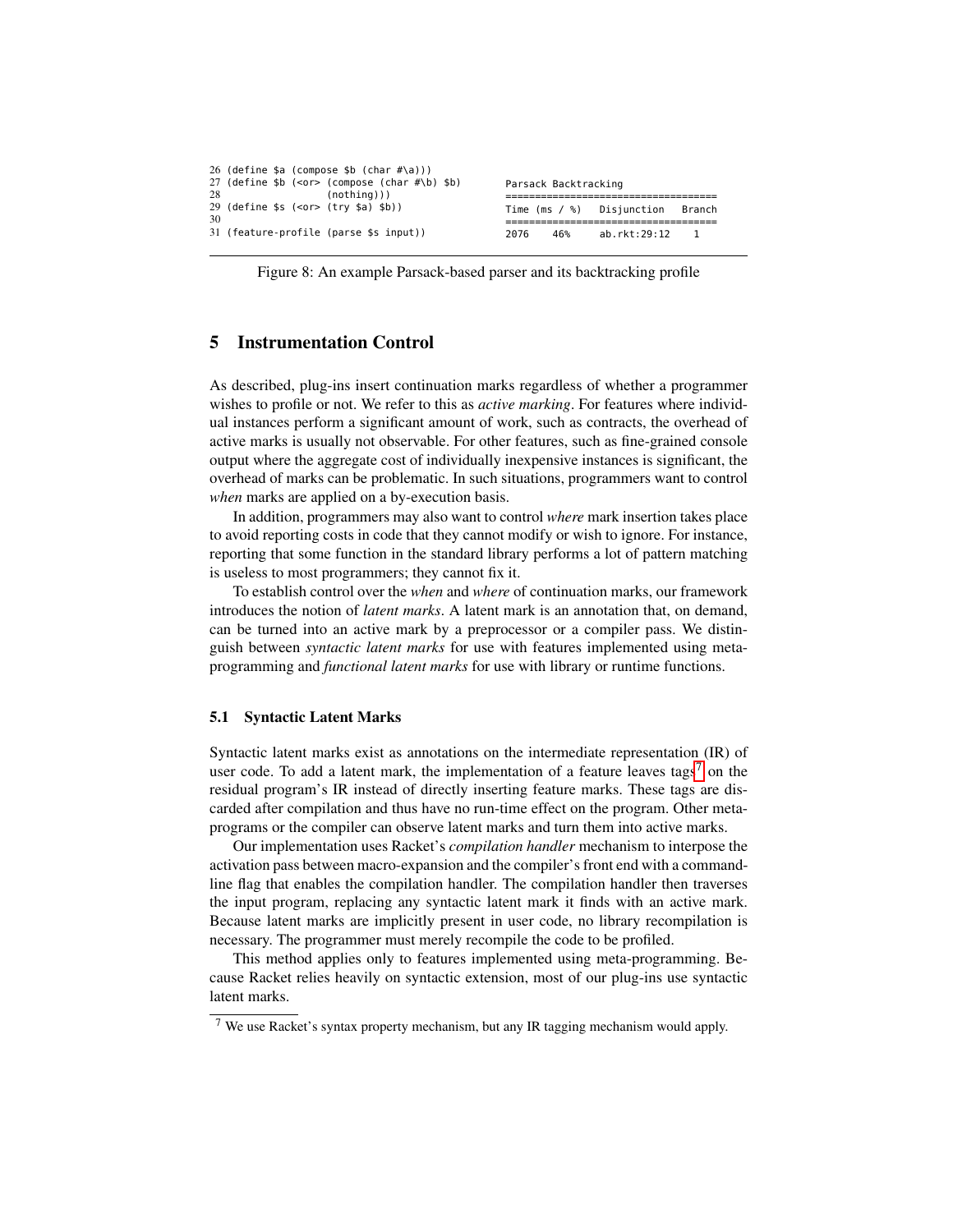#### 5.2 Functional Latent Marks

Functional latent marks offer an alternative to syntactic latent marks. Instead of tagging the programmer's code, a preprocessor or compiler pass recognizes calls to featurerelated functions and rewrites the programmer's code to wrap such calls with active marks. Like syntactic latent marks, functional latent marks require recompilation of user code that uses the relevant functions. They do not, however, require recompiling libraries that *provide* feature-related functions, which makes them appropriate for functions provided as runtime primitives.

### <span id="page-12-0"></span>6 Evaluation

Our evaluation addresses two promises concerning feature-specific profiling: that measuring in a feature-specific way supplies useful insights into performance problems, and that it is easy to implement new plug-ins. This section first presents case studies that demonstrate how feature-specific profiling improves the performance of programs. Then it reports on the amount of effort required to implement plug-ins. The online ver-sion of this paper<sup>[8](#page-12-2)</sup> includes an appendix that discusses run-time overhead.

#### <span id="page-12-1"></span>6.1 Case Studies

To be useful, a feature-specific profiler must accurately identify specific uses of features that are responsible for significant performance costs in a given program. Furthermore, an ideal profiler must provide *actionable* information, that is, its reports must point programmers towards solutions. Ideally, it will also provide *negative* information, i.e., confirm that some constructs need not be investigated.

We present three case studies suffering from the overhead of specific features. Each subsection describes a program, summarizes the feature-specific profiler's feedback, and explains the changes that directly follow from the report. Figure [9](#page-13-1) presents the results of comparing execution times before and after the changes. It also includes results from two additional programs—a sound synthesis engine and a Shill-based automatic grading script—which we do not discuss due to a lack of space.

Maze Generator Our first case study employs a Typed Racket version of a maze generator, due to Olin Shivers. For scale, the maze generator is 758 lines of code. The program generates a maze on a hexagonal grid, ensures that it is solvable, and prints it.

According to the feature profile, 55% of the execution time is spent performing output. Three calls to display, each responsible for printing part of the bottom of hexagons, stand out as especially expensive. Printing each part separately results in a large number of single-character output operations. This report suggests fusing all three output operations into one. Following this advice results in a  $1.39 \times$  speedup.

Inside an inner loop, a dynamic type assertion enforces an invariant that the type system cannot guarantee statically. Even though this might raise concerns with a costconscious programmer, the profile reports that the time spent in the cast is negligible.

<span id="page-12-2"></span><sup>8</sup> <http://www.ccs.neu.edu/racket/pubs/#cc15-saf>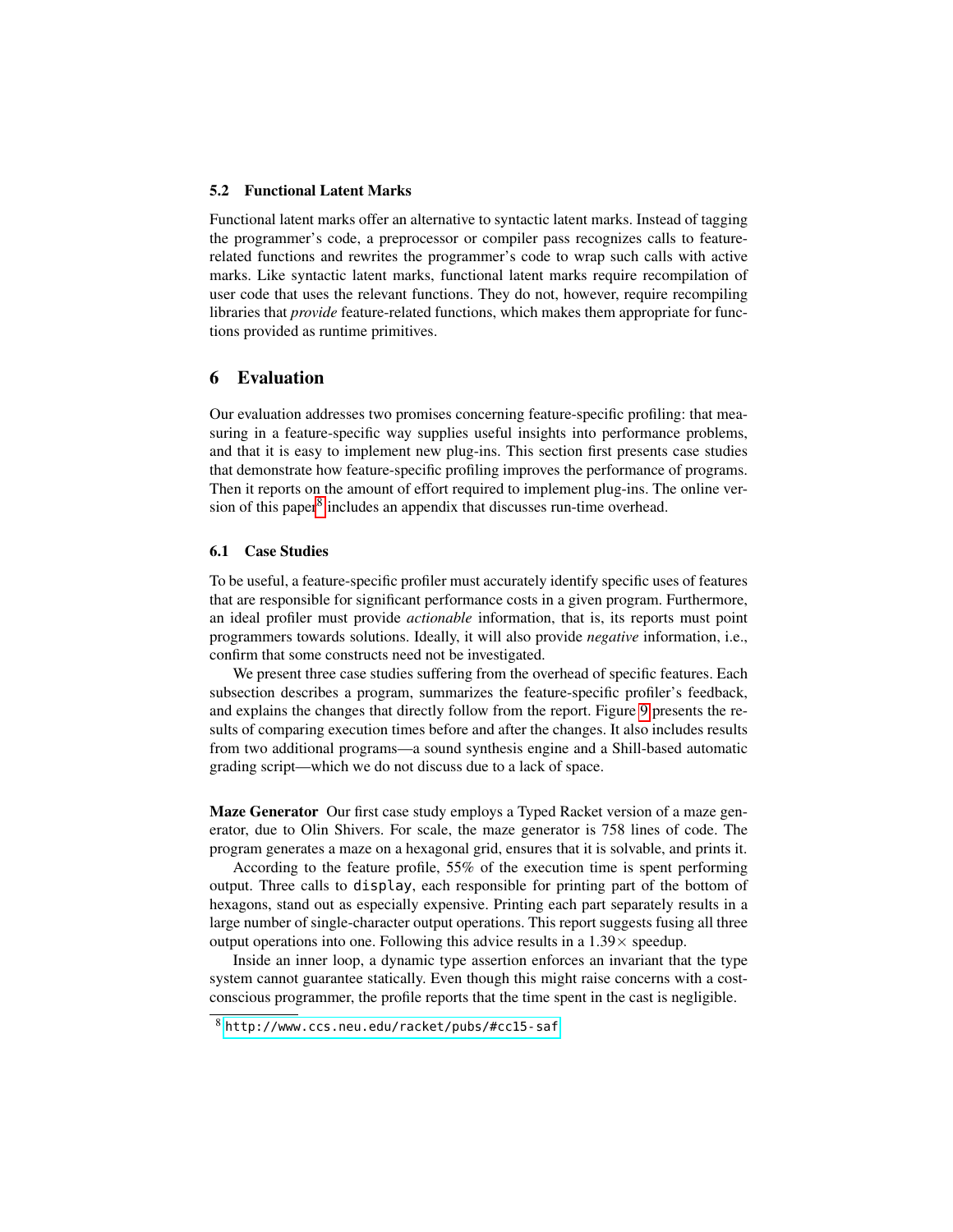<span id="page-13-1"></span>

Results are the mean of 30 executions on a 6-core 64-bit Debian GNU/Linux system with 12GB of RAM. Because Shill only supports FreeBSD, results for *grade* are from a 6-core FreeBSD system with 6GB of RAM. Error bars are one standard deviation on either side.

Figure 9: Execution time after profiling and improvements (lower is better)

<span id="page-13-0"></span>Marketplace-Based SSH Server Our second case study involves an SSH server<sup>9</sup> written using the Marketplace library. For scale, the SSH server is 3,762 lines of code. To exercise it, a driver script starts the server, connects to it, launches a Racket read-evalprint-loop on the host, evaluates the expression  $(+ 1 2 3 4 5 6)$ , disconnects and terminates the server.

As figure 10 shows, our feature-specific profiler brings out two useful facts. First, two spy processes—the tcp-spy process and the boot process of the ssh-session VM—account for over 25% of the total execution time. In Marketplace, spies are processes that observe other processes for logging purposes. The SSH server spawns these spy processes even when logging is ignored, resulting in unnecessary overhead.

Second, contracts account for close to 67% of the running time. The module view, of which figure 11 shows an excerpt, reports that the majority of these contracts lie at the boundary between the typed Marketplace library and the untyped SSH server. We can selectively remove these contracts in one of two ways: by adding types to the SSH server or by disabling typechecking in Marketplace.

Disabling spy processes and type-induced contracts results in a speedup of around  $4.41 \times$ . In addition to these two areas of improvement, the feature profile also provides negative information: pattern matching and generic sequences, despite being used pervasively, account for only a small fraction of the server's running time.

<span id="page-13-2"></span><sup>&</sup>lt;sup>9</sup> https://github.com/tonyg/marketplace-ssh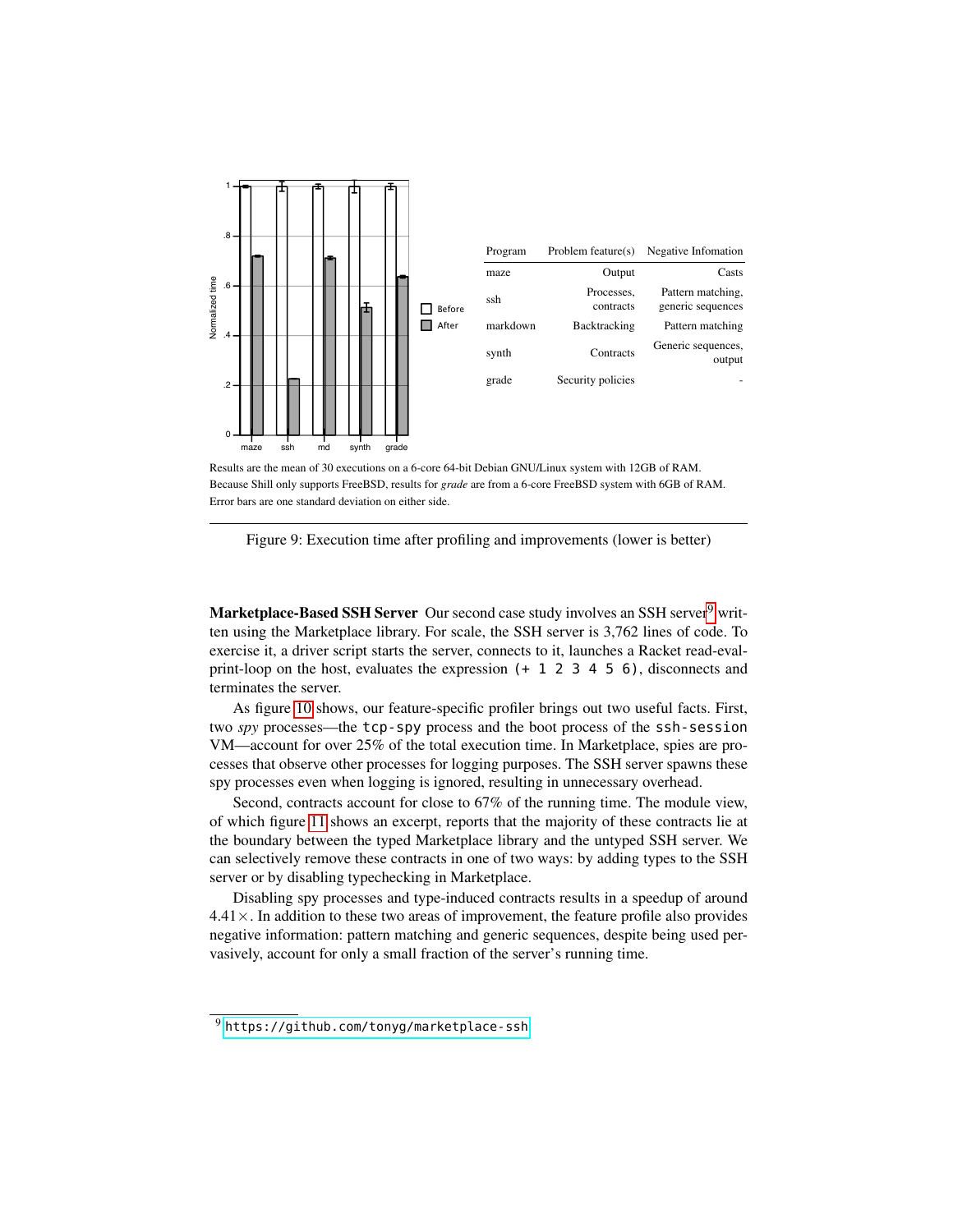Marketplace Processes

<span id="page-14-0"></span>

| Total Time Self Time |       | Name                                                                                                                                                                                             | Local% |
|----------------------|-------|--------------------------------------------------------------------------------------------------------------------------------------------------------------------------------------------------|--------|
| 100.0%               | 3.8%  | ground                                                                                                                                                                                           |        |
|                      |       | ssh-session-ym                                                                                                                                                                                   | 51.2%  |
|                      |       | tcp-spy                                                                                                                                                                                          | 19.9%  |
|                      |       | (tcp-listener 2322 ::1 44523)<br>11                                                                                                                                                              | 19.4%  |
| 51.2%                | 1.0%  | ssh-session-vm                                                                                                                                                                                   |        |
|                      |       | ssh-session                                                                                                                                                                                      | 31.0%  |
|                      |       | (#:boot-process ssh-session-vm) 14.1%<br>$[1 \ldots]$                                                                                                                                            |        |
| 19.9%                | 19.9% | tcp-spy                                                                                                                                                                                          |        |
| 7.2%<br>$[\ldots]$   | 7.2%  | (#:boot-process ssh-session-vm)                                                                                                                                                                  |        |
| $[\ldots]$           |       | Contracts account for $66.93\%$ of running time (3874 / 5788 ms)<br>1496 ms : add-endpoint $(->$ pre-eid? role? $[]$ add-endpoint?)<br>1122 ms : process-spec $(-)$ $(-)$ $\alpha$ any $[]$ any) |        |
| $[\ldots]$           |       | Pattern matching accounts for 0.76% of running time (44 / 5788 ms)                                                                                                                               |        |
| $[\ldots]$           |       | Generic sequences account for 0.35% of running time (20 / 5788 ms)                                                                                                                               |        |

Figure 10: Profiling results for the SSH server (excerpt)

<span id="page-14-1"></span>

Figure 11: Module graph view for the SSH server (excerpt)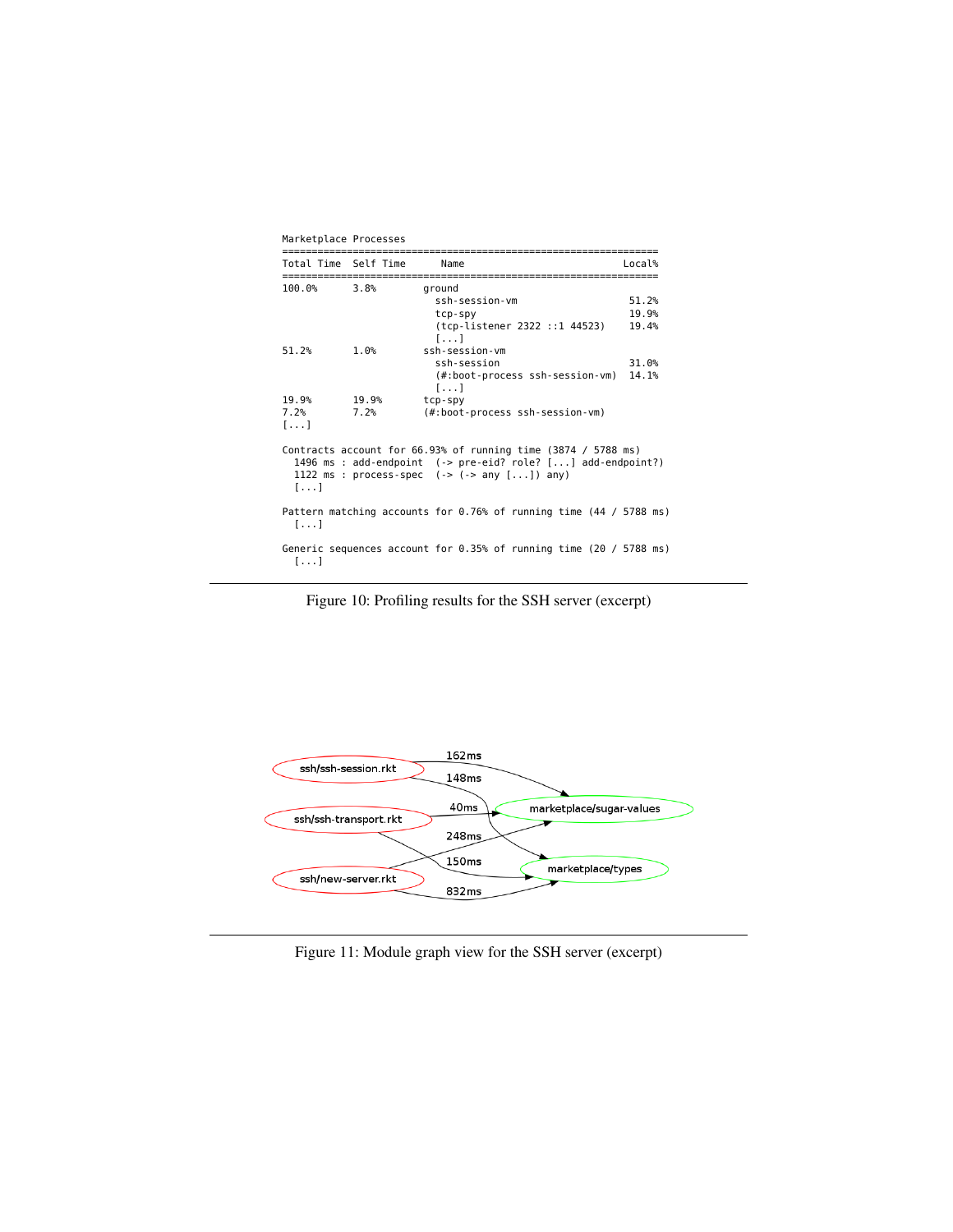Markdown Parser Our last case study involves a Parsack-based Markdown parser, <sup>[10](#page-15-1)</sup> due to Greg Hendershott. For scale, the Markdown parser is 4,058 lines of Racket code. To profile the parser, we ran it on  $1,000$  lines of sample text.<sup>[11](#page-15-2)</sup>

As figure [12](#page-15-3) shows, backtracking from three branches took noticeable time and accounted for 34%, 2%, and 2% of total execution time, respectively. Based on the tool's report, we moved the problematic branches further down in their enclosing disjunction, which produced a speedup of  $1.40\times$ .

For comparison, Parsack's author, Stephen Chang, manually optimized the same version of the Markdown parser using ad-hoc, low-level instrumentation and achieved a speedup of  $1.37 \times$ . Using our tool, the second author, with no knowledge of the parser's internals, was able to achieve a similar speedup in only a few minutes of work.

The feature-specific profiler additionally confirmed that pattern matching accounted for a negligible amount of the total running time.

```
Parsack Backtracking
```

|                                |                    | Time $(ms / %)$ Disjunction                                                                            | Branch      |  |  |
|--------------------------------|--------------------|--------------------------------------------------------------------------------------------------------|-------------|--|--|
| 5809.5<br>366.5<br>313.5<br>11 | 34%<br>$2\%$<br>2% | markdown/parse.rkt:968:7<br>parsack/parsack.rkt:449:27<br>markdown/parse.rkt:670:7                     | 8<br>1<br>2 |  |  |
|                                |                    | Pattern matching accounts for 0.04% of running time (6 / 17037 ms)<br>6 ms : parsack/parsack.rkt:233:4 |             |  |  |

Figure 12: Profiling results for the Markdown parser (excerpt)

#### <span id="page-15-0"></span>6.2 Plug-in Implementation Effort

Writing feature-specific plug-ins is a low-effort endeavor. It is easily within reach for the authors of linguistic libraries because it does not require advanced profiling knowledge. To support this claim, we start with anecdotal evidence from observing the author of the Marketplace library implement feature-specific profiling support for it.

Mr. Garnock-Jones, an experienced Racket programmer, implemented the plug-in himself, with the first author acting as interactive documentation of the framework. Implementing the first version of the plug-in took about 35 minutes. At that point, Mr. Garnock-Jones had a working process profiler that performed the basic analysis described in [section 3.3.](#page-7-2) Adding a feature-specific analysis took an additional 40 minutes. Less experienced library authors may require more time for a similar task. Nonetheless, we consider this amount of effort to be quite reasonable.

For the remaining features, we report the number of lines of code for each plug-in in figure [13.](#page-16-0) The third column reports the number of lines of domain-specific analysis code. The basic analysis is provided as part of the framework. The line counts for

<span id="page-15-1"></span> $10$  <https://github.com/greghendershott/markdown>

<span id="page-15-2"></span><sup>&</sup>lt;sup>11</sup> An excerpt from "The Time Machine" by H.G. Wells.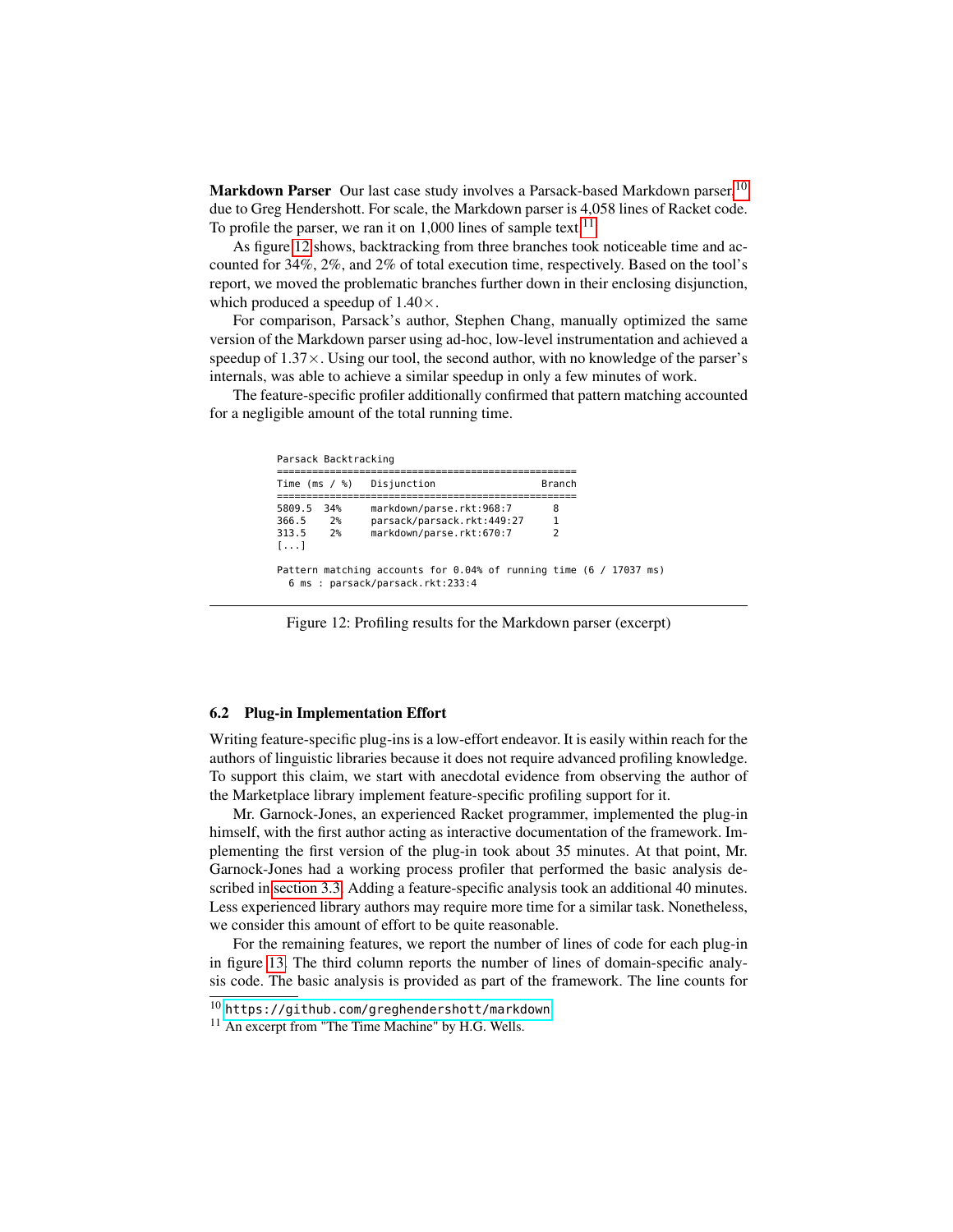Marketplace and Parsack do not include the portions of Racket's edge profiler that are re-linked into the plug-ins, which account for 506 lines. With the exception of contract instrumentation—which covers multiple kinds of contracts and is spread across the 16,421 lines of the contract system—instrumentation is local and non-intrusive.

<span id="page-16-0"></span>

| Feature                        | <b>Instrumentation LOC Analysis LOC</b> |     |
|--------------------------------|-----------------------------------------|-----|
| Output                         | 11                                      |     |
| Generic sequences              | 18                                      |     |
| Type casts and assertions      | 37                                      |     |
| Shill security policies        | 23                                      |     |
| Pattern matching               | 18                                      |     |
| Optional and keyword arguments | 50                                      |     |
| Method dispatch                | 12                                      |     |
| Contracts                      | 183                                     | 672 |
| Marketplace processes          |                                         |     |
| Parser non-terminals           | 18                                      |     |

Figure 13: Instrumentation and analysis LOC per feature

## 7 Limitations

Our specific approach to feature-specific profiling applies only to certain kinds of linguistic constructs. This section describes cases that our feature-specific profiler should but cannot support. Those limitations are not fundamental to the idea of feature-specific profiling and could be addressed by different approaches to data gathering.

*Control features* Because our instrumentation strategy relies on continuation marks, it does not support features that interfere with marks. This rules out non-local control features that unroll the stack, such as exception raising.

*Non-observable features* The sampler must be able to observe a feature in order to profile it. This rules out uninterruptible features, e.g., struct allocation, or FFI calls, which do not allow the sampling thread to be scheduled during their execution. Other obstacles to observability include sampling bias (Mytkowicz et al. 2010) and instances that execute too quickly to be reliably sampled.

*Diffuse features* Some features, such as garbage collection, have costs that are diffused throughout the program. This renders mark-based instrumentation impractical. An event-based approach, such as Morandat et al.'s (2012), would fare better. The use of events would also make feature-specific profiling possible in languages that do not support stack inspection.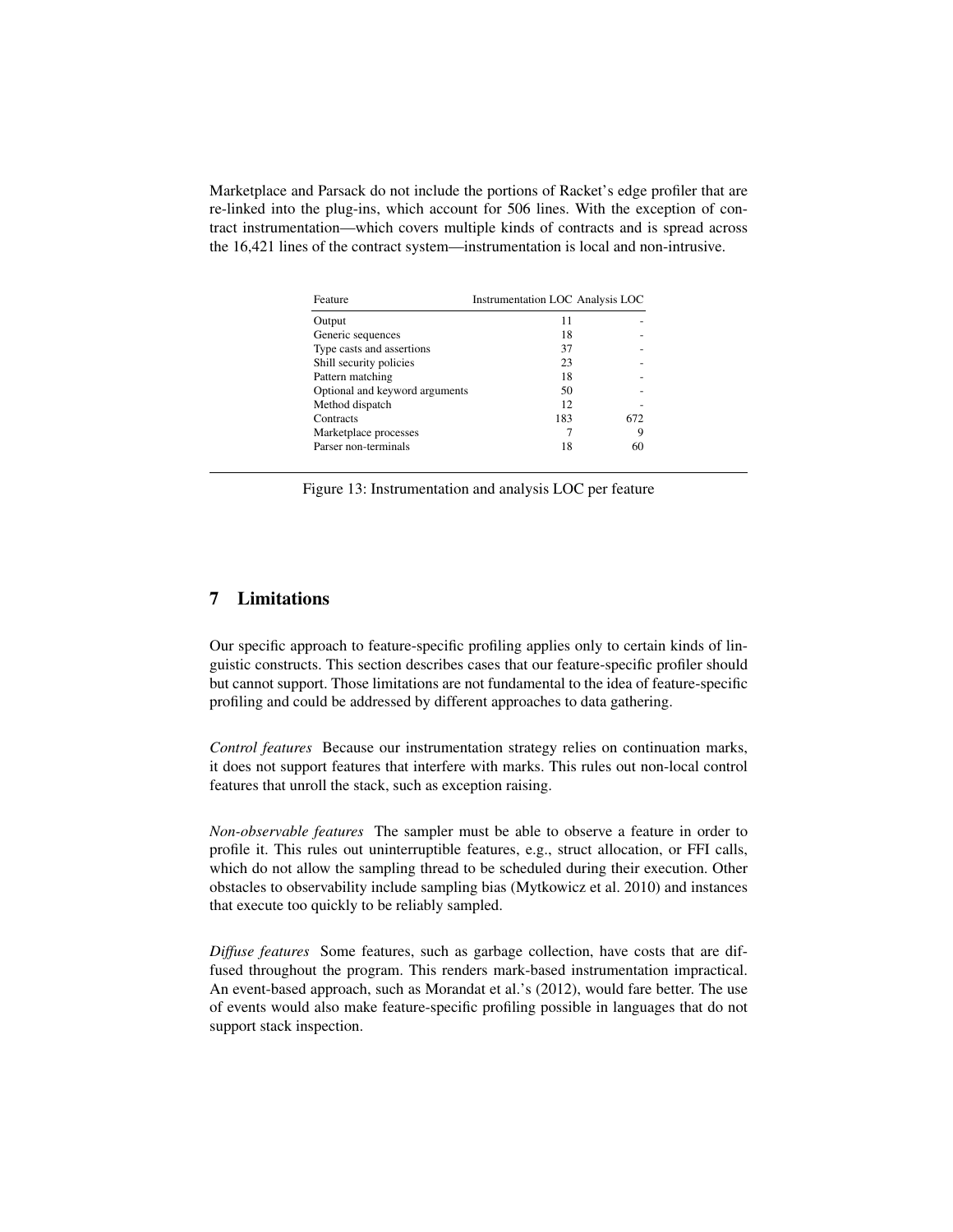## 8 Related Work

Programmers already have access to a wide variety of performance tools that are complementary to feature-specific profilers. This section compares our work to those approaches that are closely related.

### 8.1 Traditional Profiling

Profilers have been successfully used to diagnose performance issues for decades. They most commonly report on the consumption of time, space and I/O resources. Traditional profilers group costs according to program organization, be it static—e.g., per function—or dynamic—e.g., per HTTP request. Feature-specific profilers group costs according to linguistic features and specific feature instances.

Each of these views is useful in different contexts. For example, a feature-specific profiler's view is most useful when non-local feature costs make up a significant portion of a program's running time. Traditional profilers may not provide actionable information in such cases. Furthermore, by identifying costly features, feature-specific profilers point programmers towards potential solutions, namely correcting feature usage. In contrast, traditional profilers often report costs without helping find solutions. Conversely, traditional profilers may detect a broader range of issues than feature-specific profilers, such as inefficient algorithms, which are invisible to feature-specific profilers.

### 8.2 Vertical Profiling

A vertical profiler (Hauswirth et al. 2004) attempts to see through the use of high-level language features. It therefore gathers information from multiple layers—hardware performance counters, operating system, virtual machine, libraries—and correlates them into a gestalt of program performance.

Vertical profiling focuses on helping programmers understand how the interaction between layers affects their program's performance. By comparison, feature-specific profiling focuses on helping them understand the cost of features per se. Feature-specific profiling also presents information in terms of features and feature instances, which is accessible to non-expert programmers, whereas vertical profilers report low-level information, which requires a deep understanding of the compiler and runtime system.

Hauswirth et al.'s work introduces the notion of *software performance monitors*, which are analogous to hardware performance monitors but record software-related performance events. These monitors could possibly be used to implement feature-specific profiling by tracking the execution of feature code.

#### 8.3 Alternative Profiling Views

A number of profilers offer alternative views to the traditional attribution of time costs to program locations. Most of these views focus on particular aspects of program performance and are complementary to the view offered by a feature-specific profiler. Some recent examples include Singer and Kirkham's (2008) profiler, which assigns costs to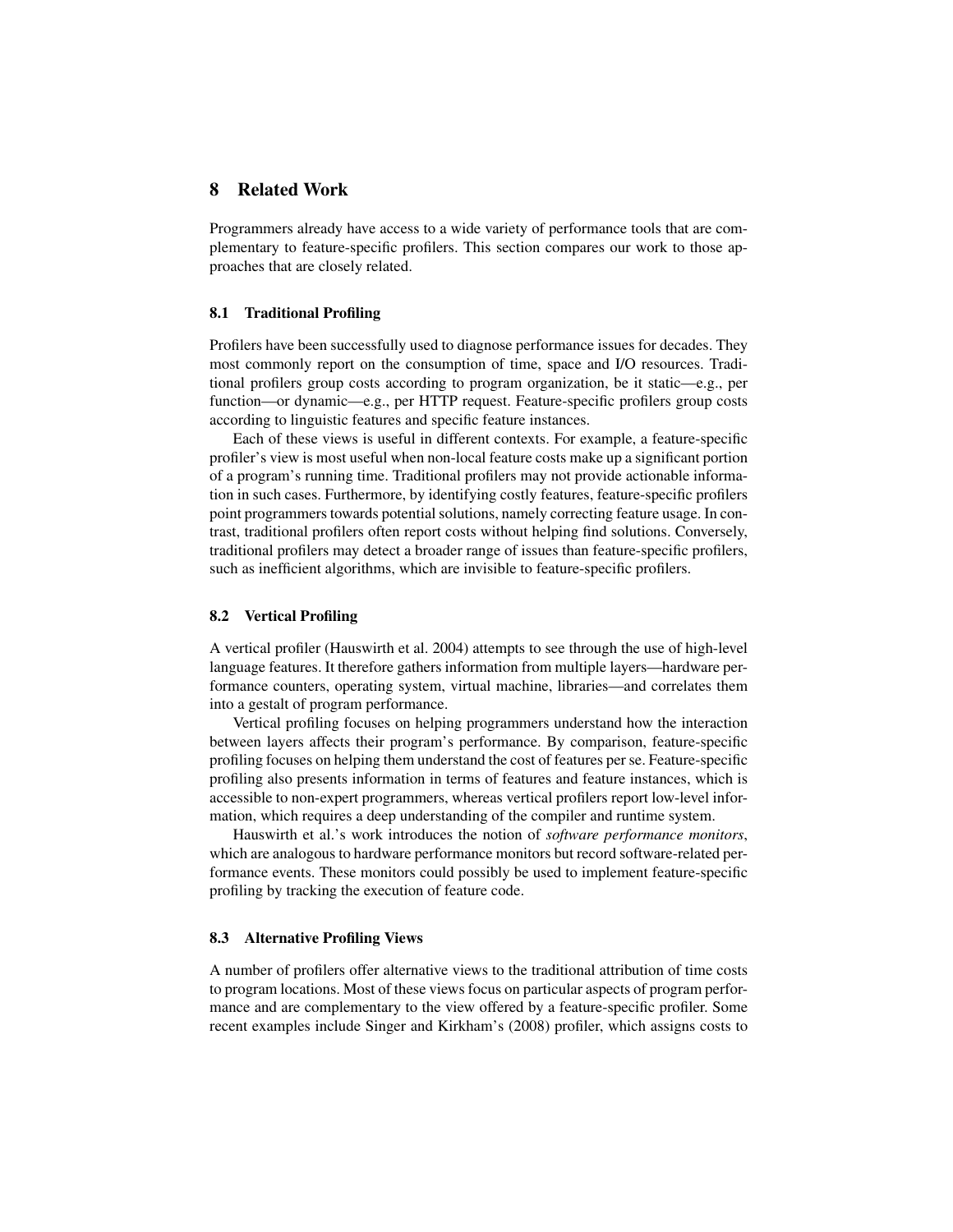programmer-annotated code regions, listener latency profiling (Jovic and Hauswirth 2011), which reports high-latency operations, and Tamayo et al.'s (2012) tool, which provides information about the cost of database operations.

#### 8.4 Dynamic Instrumentation Frameworks

Dynamic instrumentation frameworks such as Valgrind (Nethercote and Seward 2007) or Javana (Maebe et al. 2006) serve as the basis for profilers and other kinds of performance tools. These frameworks resemble the use of continuation marks in our framework and could potentially be used to build feature-specific profilers. These frameworks are much more heavy-weight than continuation marks and, in turn, allow more thorough instrumentation, e.g., of the memory hierarchy, of hardware performance counters, etc., though they have not been used to measure the cost of linguistic features.

#### 8.5 Optimization Coaching

Like a feature-specific profiler, an optimization coach (St-Amour et al. 2012) aims to help non-experts improve the performance of their programs. Where coaches focus on enabling compiler optimizations, feature-specific profilers focus on avoiding feature misuses. The two are complementary.

Optimization coaches operate at compile time whereas feature-specific profilers, like other profilers, operate at run time. Because of this, feature-specific profilers require representative program input to operate, whereas coaches do not. On the other hand, by having access to run time data, feature-specific profilers can target actual program hot spots, while coaches must rely on static heuristics to prioritize reports.

### 9 Conclusion

This paper introduces feature-specific profiling, a technique that reports program costs in terms of linguistic features. It also presents an architecture for feature-specific profilers that allows the authors of libraries to implement plug-ins in their libraries.

The alternative view on program performance offered by feature-specific profilers allows easy diagnosis of performance issues due to feature misuses, especially those with distributed costs, which might go undetected using a traditional profiler. By pointing to the specific features responsible, feature-specific profilers provide programmers with actionable information that points them towards solutions.

*Acknowledgements* Tony Garnock-Jones implemented the Marketplace plug-in and helped us perform the SSH case study. Stephen Chang assisted with the Parsack plugin and the Markdown case study. Christos Dimoulas and Scott Moore collaborated on the Shill plug-in and the grading script experiment. Robby Findler provided assistance with the contract system. We thank Eli Barzilay, Matthew Flatt, Asumu Takikawa, Sam Tobin-Hochstadt and Jan Vitek for helpful discussions.

This work was partially supported by Darpa, NSF SHF grants 1421412, 1421652, and Mozilla.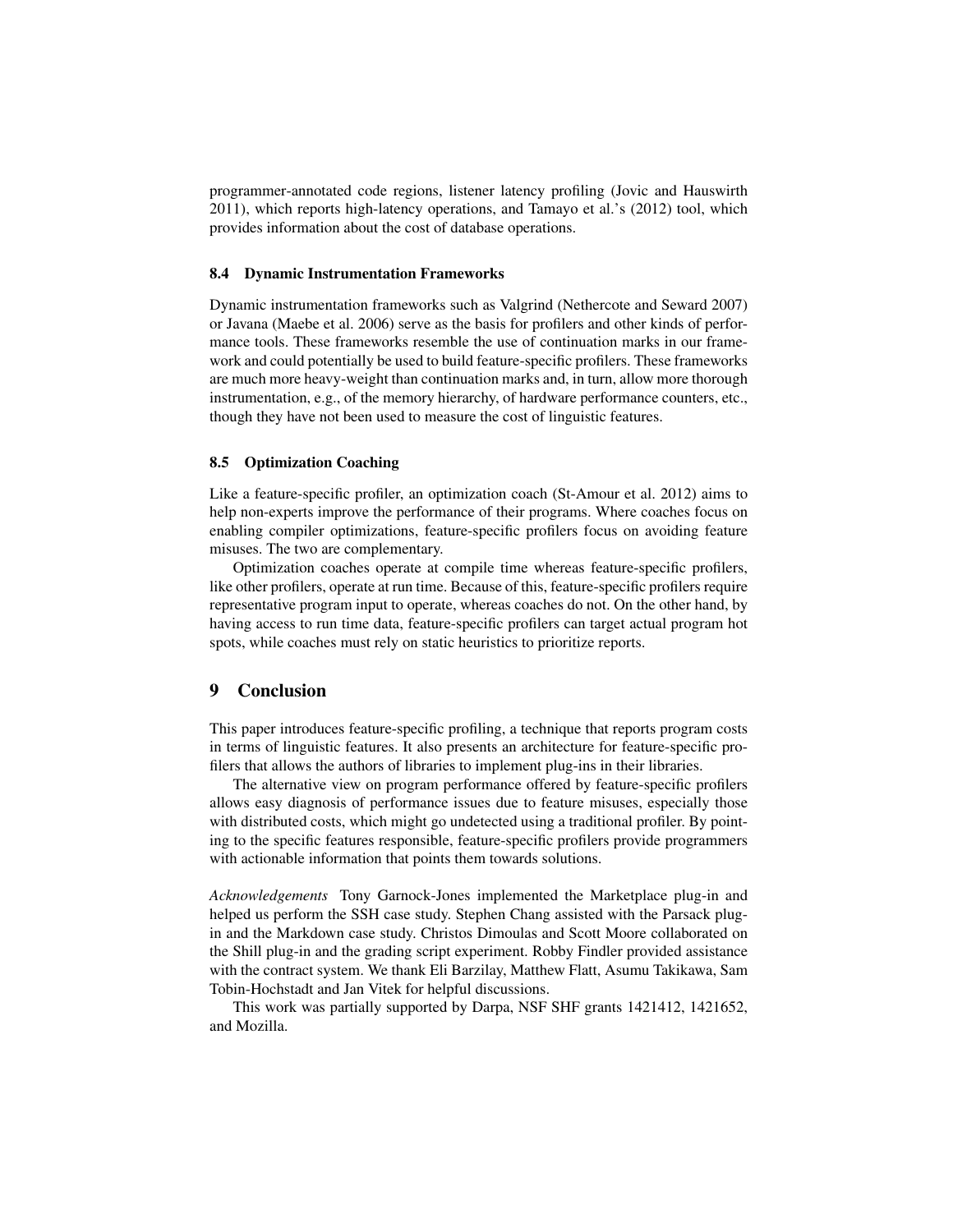### Bibliography

- John Clements, Matthew Flatt, and Matthias Felleisen. Modeling an algebraic stepper. In *Proc. ESOP*, pp. 320–334, 2001.
- John Clements, Ayswarya Sundaram, and David Herman. Implementing continuation marks in JavaScript. In *Proc. Scheme Works.*, pp. 1–10, 2008.
- Robert Bruce Findler, John Clements, Cormac Flanagan, Matthew Flatt, Shriram Krishnamurthi, Paul Steckler, and Matthias Felleisen. DrScheme: a programming environment for Scheme. *JFP* 12(2), pp. 159–182, 2002.
- Robert Bruce Findler and Matthias Felleisen. Contracts for higher-order functions. In *Proc. ICFP*, pp. 48–59, 2002.
- Matthew Flatt and PLT. Reference: Racket. PLT Inc., PLT-TR-2010-1, 2010. [http://](http://racket-lang.org/tr1/) [racket-lang.org/tr1/](http://racket-lang.org/tr1/)
- Tony Garnock-Jones, Sam Tobin-Hochstadt, and Matthias Felleisen. The network as a language construct. In *Proc. ESOP*, pp. 473–492, 2014.
- Matthias Hauswirth, Peter F. Sweeney, Amer Diwan, and Michael Hind. Vertical profiling. In *Proc. OOPSLA*, pp. 251–269, 2004.
- Milan Jovic and Matthias Hauswirth. Listener latency profiling. *SCP* 19(4), pp. 1054–1072, 2011.
- Jonas Maebe, Dries Buytaert, Lieven Eeckhout, and Koen De Bosschere. Javana: a system for building customized Java program analysis tools. In *Proc. OOPSLA*, pp. 153–168, 2006.
- Simon Marlow, José Iborra, Bernard Pope, and Andy Gill. A lightweight interactive debugger for Haskell. In *Proc. Haskell Works.*, pp. 13–24, 2007.
- Jay McCarthy. The two-state solution: native and serializable continuations accord. In *Proc. OOPSLA*, pp. 567–582, 2010.
- Scott Moore, Christos Dimoulas, Dan King, and Stephen Chong. SHILL: a secure shell scripting language. In *Proc. OSDI*, 2014.
- Floréal Morandat, Brandon Hill, Leo Osvald, and Jan Vitek. Evaluating the Design of the R Language. In *Proc. ECOOP*, pp. 104–131, 2012.
- Todd Mytkowicz, Amer Diwan, Matthias Hauswirth, and Peter F. Sweeney. Evaluating the accuracy of Java profilers. In *Proc. PLDI*, pp. 187–197, 2010.
- Nicholas Nethercote and Julian Seward. Valgrind: A framework for heavyweight dynamic binary instrumentation. In *Proc. PLDI*, pp. 89–100, 2007.
- Greg Pettyjohn, John Clements, Joe Marshall, Shriram Krishnamurthi, and Matthias Felleisen. Continuations from generalized stack inspection. In *Proc. ICFP*, pp. 216–227, 2005.
- Jeremy Singer and Chris Kirkham. Dynamic analysis of Java program concepts for visualization and profiling. *SCP* 70(2-3), pp. 111–126, 2008.
- Vincent St-Amour, Sam Tobin-Hochstadt, and Matthias Felleisen. Optimization coaching: optimizers learn to communicate with programmers. In *Proc. OOPSLA*, pp. 163–178, 2012.
- T. Stephen Strickland and Matthias Felleisen. Contracts for first-class classes. In *Proc. DLS*, pp. 97–112, 2010.
- T. Stephen Strickland, Sam Tobin-Hochstadt, Robert Bruce Findler, and Matthew Flatt. Chaperones and impersonators. In *Proc. OOPSLA*, pp. 943–962, 2012.
- Juan M. Tamayo, Alex Aiken, Nathan Bronson, and Mooly Sagiv. Understanding the behavior of database operations under program control. In *Proc. OOPSLA*, pp. 983–996, 2012.
- Sam Tobin-Hochstadt and Matthias Felleisen. Interlanguage refactoring: from scripts to programs. In *Proc. DLS*, pp. 964–974, 2006.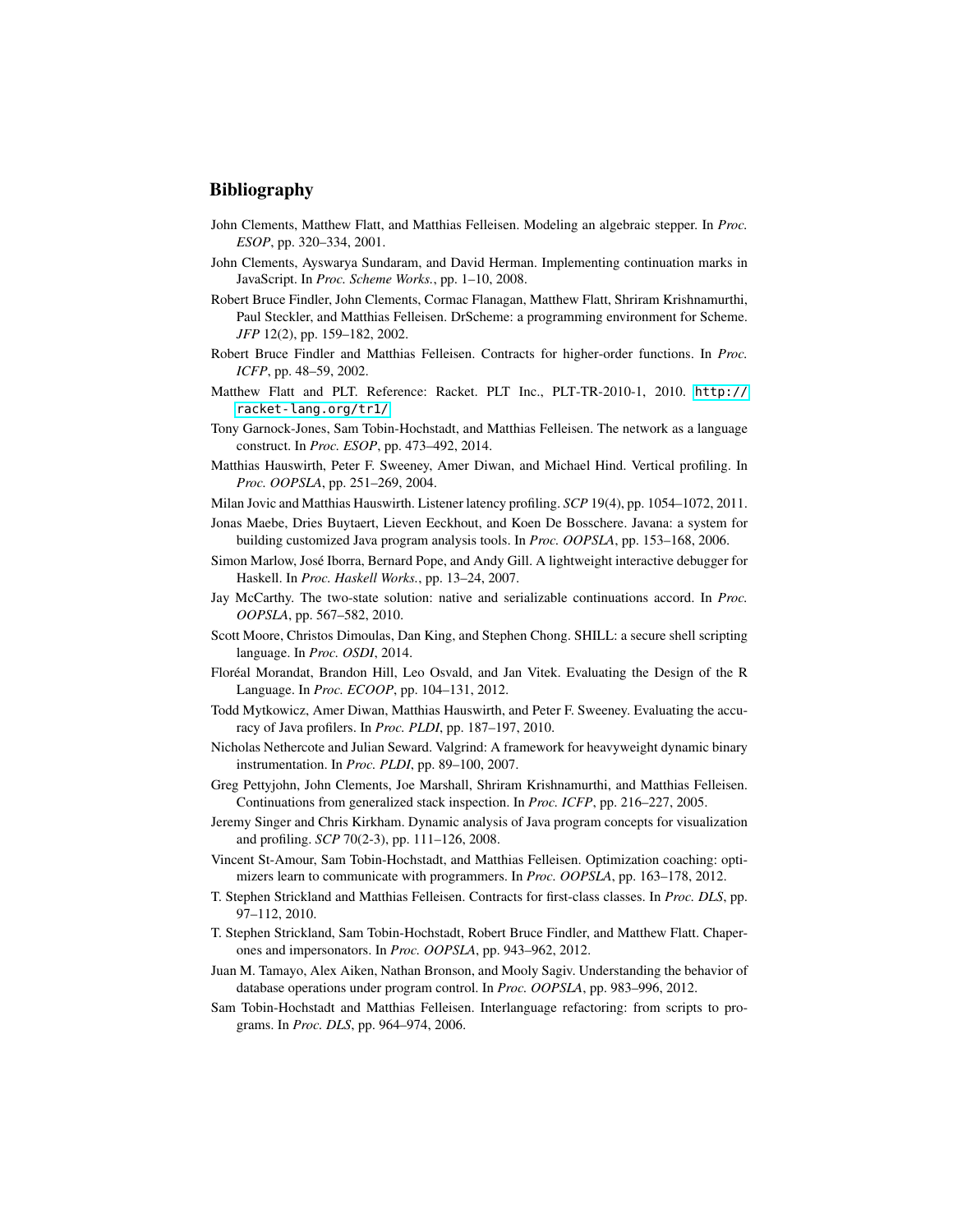## A. Instrumentation Overhead

Our feature-specific profiler imposes an acceptably low overhead on program execution. For a summary, see figure [14,](#page-21-0) which reports preliminary overhead measurements. These results are the mean of 30 executions on a 64-bit Debian GNU/Linux system<sup>[12](#page-20-0)</sup> and include error bars one standard deviation above and below the mean.

We use the programs listed in figure [15](#page-21-1) as benchmarks. They include three of the case studies from [section 6.1,](#page-12-1) two programs that make heavy use of contracts (lazy and ode), and six programs from the Computer Language Benchmarks Game<sup>[13](#page-20-1)</sup> that use the features supported by our prototype.

The first column of figure [14](#page-21-0) corresponds to programs executing without any feature marks and serves as our baseline. The second column reports results for programs that include only marks that are active by default: contract marks and Marketplace marks. This bar represents the default mode for executing programs without profiling. The third column also includes all activated latent marks. The fourth column includes all of the above as well as the overhead from the sampling thread; it is closest to the user experience when profiling.

With all marks activated, the overhead is lower than 6% for all but two programs, synth and maze, where it accounts for 16% and 8.5% respectively. The overhead for marks that are active by default is only noticeable for two of the four programs that include such marks, synth and ode, and account for 16% and 4.5% respectively. Total overhead, including sampling, ranges from 3% to 33%.

Based on this experiment, we conclude that the overhead from instrumentation is quite reasonable in general. The one exception, the synth benchmark, involves a large quantity of contract checking for cheap contracts, which is the worst case scenario for contract instrumentation. Further engineering effort could lower this overhead. The overhead from sampling is similar to that of state-of-the-art sampling profilers as reported by Mytkowicz et al. (2010).

We identify one threat to validity. Because instrumentation is localized to feature code, its overhead is also localized. This may cause feature execution time to be overestimated. Because these overheads are low in general, we conjecture this problem to be insignificant in practice. In contrast, sampling overhead is uniformily<sup>[14](#page-20-2)</sup> distributed across a program's execution and should not introduce such biases.

<span id="page-20-0"></span><sup>&</sup>lt;sup>12</sup> The same system used for the measurements of [section 6.](#page-12-0)

<span id="page-20-1"></span><sup>13</sup> <http://benchmarksgame.alioth.debian.org>

<span id="page-20-2"></span><sup>14</sup> Assuming random sampling, which we did not verify.